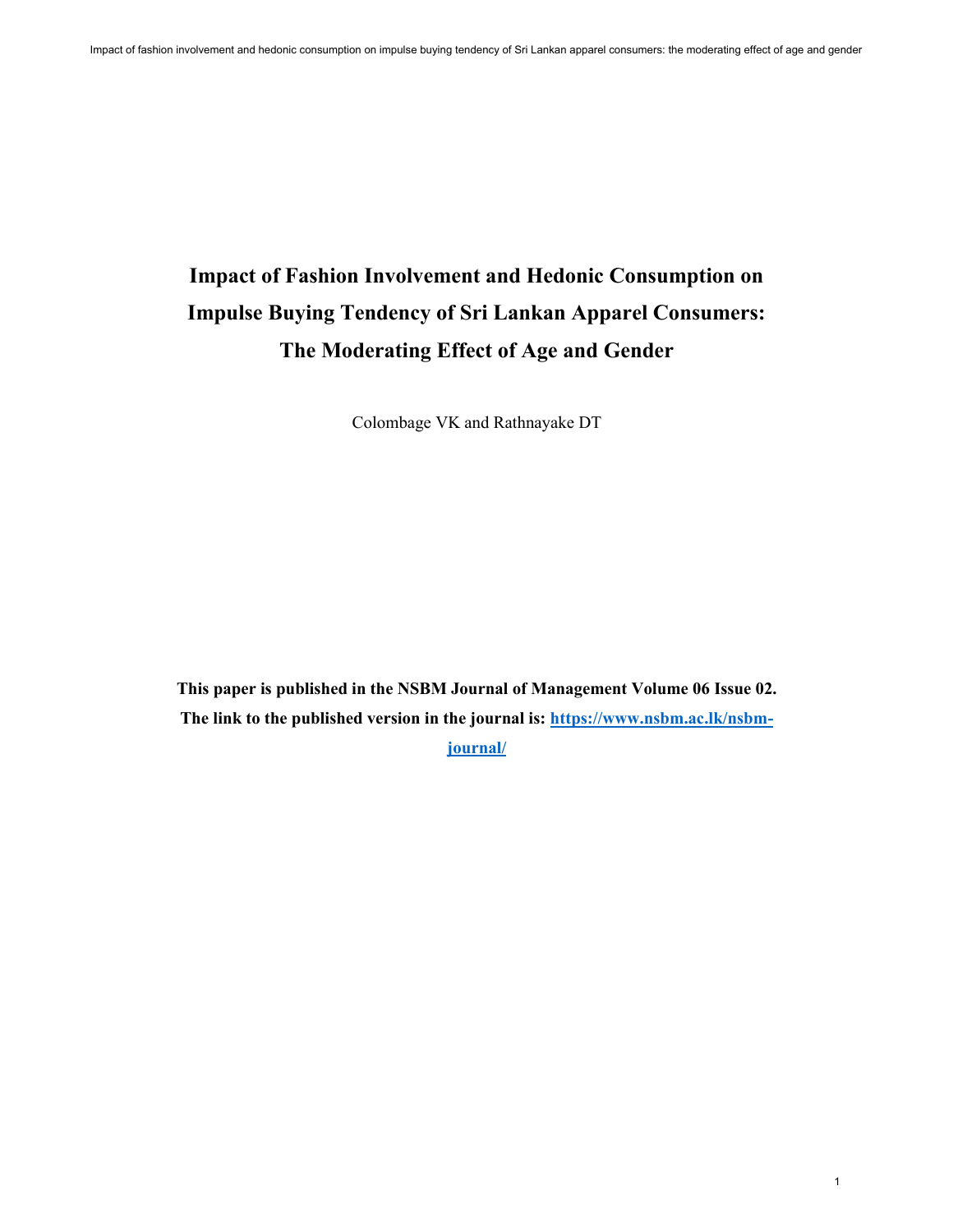# **Impact of Fashion Involvement and Hedonic Consumption on Impulse Buying Tendency of Sri Lankan Apparel Consumers: The Moderating Effect of Age and Gender**

**Colombage V K Rathnayake D T**

#### **Abstract**

Fashion and clothing were foremost aspect of human life. Previous studies have identified many variables as antecedents of fashion related impulse purchases. The role of fashion involvement and hedonic consumption as predictors of fashion related impulse buying are less examined. Extant literature suggests that there can be a moderating effect of age and gender on the relationship between fashion involvement, hedonic consumption, and impulse purchases of apparels. The purpose of this research is to examine the impact of fashion involvement and hedonic consumption on impulse buying tendency of Sri Lankan apparel consumers with moderating effect of age and gender. The study was guided by positivistic paradigm. Researcher employed single cross-sectional design for study and population was Sri Lankan apparel consumers who were above twenty years old. Sample of study was drawn from Colombo district where 324 responses were obtained using a structured questionnaire. According to statistical analysis, there was a positive impact of fashion involvement and hedonic consumption on impulse buying tendency of Sri Lankan apparel consumers. Further, the researcher examined the moderating effect of age and gender on relationships between fashion involvement, impulse buying and hedonic consumption, impulse buying. However, it was revealed that there is no significant moderating effect from age and gender on aforesaid relationship. Based on the findings of study, it is has suggested to practitioners of fashion retailing to stimulate and fulfill hedonic needs and desires of fashion consumers to persuade consumers for more fashion-oriented impulse purchases. Future studies under the same topic can be conducted with cultural influences on the impulse purchase of fashions and situational factors such as time and money availability.

*Key words: Impulse buying tendency, Fashion involvement, Hedonic consumption, Age, Gender*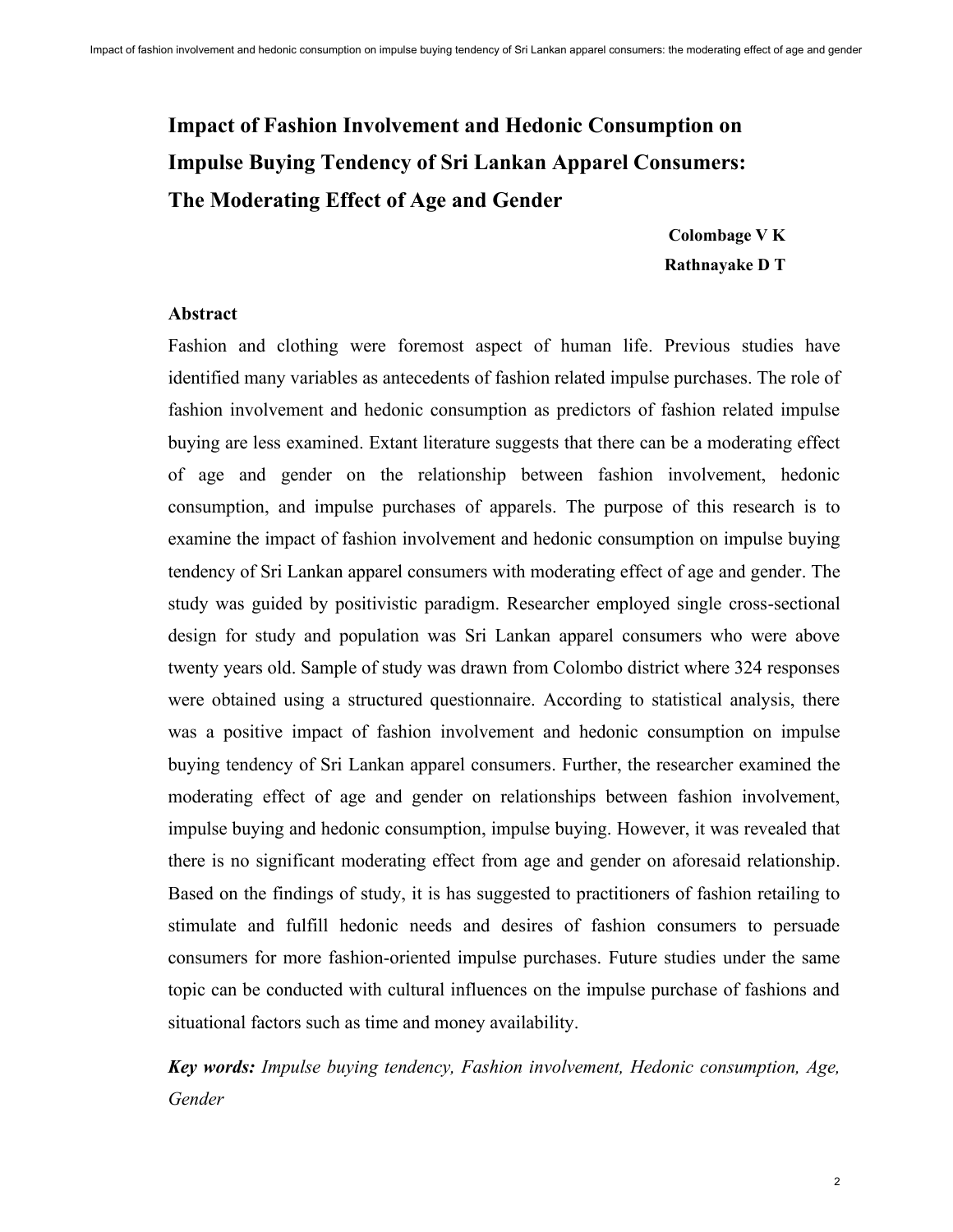#### **Introduction**

Increasing attention of scholars is directed towards a fundamental necessity of human being, Clothing which was also explicated in different religious viewpoints (Pituwela, 2014; Khare et al. 2012; Workman & Lee, 2011; Banister & Hogg, 2004; Andrew & Darshika, 2004; Dhurup, 2014 and Park et al., 2006). Importantly, Rathnayake (2011) has explained about the lacuna of research in field of the fashion consciousness of the consumers in developing countries including Sri Lanka. Rathnayake (2011, p. 21) signposted that 'fashion consciousness of consumers in developing countries needs be assessed as this dimension is not adequately researched'. Rathnayake (2011) has conducted the study based on the fashion consciousness defined by gender and educational status. Furthermore, Pituwela (2014) has explicated about the impulse buying behaviour of Sri Lankan apparel consumers based on situational factors such as money availability, time availability and in-store promotions. Besides, none of these studies on Sri Lankan apparel consumers have identified the importance of consumer's fashion involvement (Dhurup, 2014; Khare, et al., 2012; Park, et al., 2006) and hedonic consumption tendency (Dhurup, 2014; Park, et al., 2006; Tifferet & Herstein, 2012) in explaining impulse buying of fashion. Therefore, current study is contributing to present a novel viewpoint of impulse buying behaviour of Sri Lankan apparel consumers in terms of fashion involvement and hedonic consumption.

In explaining importance of clothing for human being, Khare, et al., (2012, p. 47) cited from Noesjirwan & Crawford, (1982) that "Clothing is mostly a means of communicating, not personal identity, but social identity". Also, he has emphasized that "Dress reflects cultural and material aspects of society and has importance in economic and social terms" from (Workman & Lee, 2011) and as it represented "symbolic" values endorsed by the group (Lurie, 1981). Mean time Khare, et al., (2012, p. 47) cited that "Fashion is conceptualized both as an object and behavioral process" from (Vieria, 2009). According to (Gronow, 1997; Solomon & Rabolt, 2004; Piamphongsant & Mandhachitara, 2008) as cited by Khare, et al., (2012, p. 47) consumers utilized fashions to set apart themselves from others and cope their group affiliations. Consumers used clothing as a tool to represent their social group, class or affiliation group while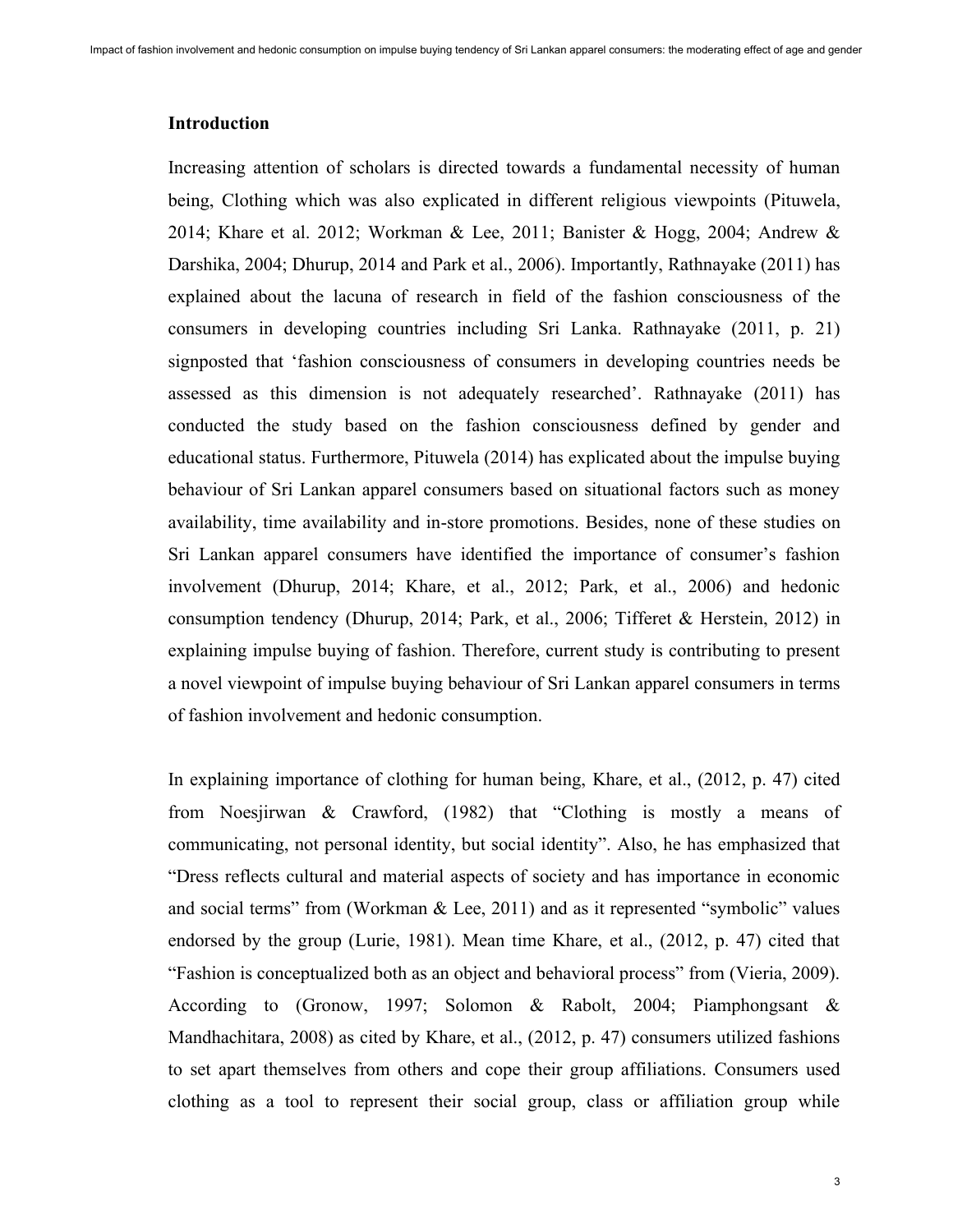confirming with social and cultural norms of respective group regarding fashions and clothing. Same phenomenon have emphasized by Kaiser, (1990); Shim et al., (1991); Gronow, (1997); Murray, (2002); Banister and Hogg, (2004) as cited by Khare, et al., (2012, p. 47) as "Consumers exhibit their group affiliations by selecting clothes which are approved by social and cultural norms". Fashion related products: specially clothing items purchasing decision get differ according to age category, gender and according to income and social status, expecting social identity and family influences. This schema was supported by Khare, et al., (2012, p.47) as cited from Zaichkowsky, (1985); Mayer and Belk, (1985); Goldsmith et al., (1996); O'Cass, 2000, 2004; Chowdhary, (2000); Kozar, (2005); Hansen and Jensen, (2009) that women were more involved in fashion clothing as compared to men. Women were conscious about their physical appearances and self-identity (Kaiser & Freeman, 1989). Banister & Hogg,  $(2004)$  posited that young women used fashion clothing for improving their self-image and social identity, and fashion was relevant for younger generation. Thomas & Peters, (2009) posited that elderly women are directed by family and familiar friends in their apparel collection decision which was focused on augmenting self-esteem and social image.

Within this Fashion and clothing behavior, Fashion-oriented impulse buying scored for a significant proportion of Retailer's and mall shopping revenue scheme of international and local players. This statement was evidenced by Andrew & Darshika, (2004) as in UK retail sector, fashion and clothing retailing was a highly profitable and competitive. UK fashion retailers highly preferred to cater in high end women and mass clothing market while taking most recent styles at their retail store since consumers were driven by instinct buying. As cited by Pituwela, (2014, p. 2) from the business insider.com website, it is revealed that women had a higher propensity to spend more money on apparel in their twenties and thirties and it was publicized that, the highest spending level (\$ 750 billion per annum) in the age level of 45. One study found that impulse purchases on consumer department stores account between 27 percent to 62 percent of purchases (Hirschman, & Elizabeth, 1980). In fashion retail business impulse buying behavior of consumers contributed for majority of sales. According to citation of Verplanken & Sato, (2011) from Abrahams, (1997) this type of buying behavior came to be responsible for 62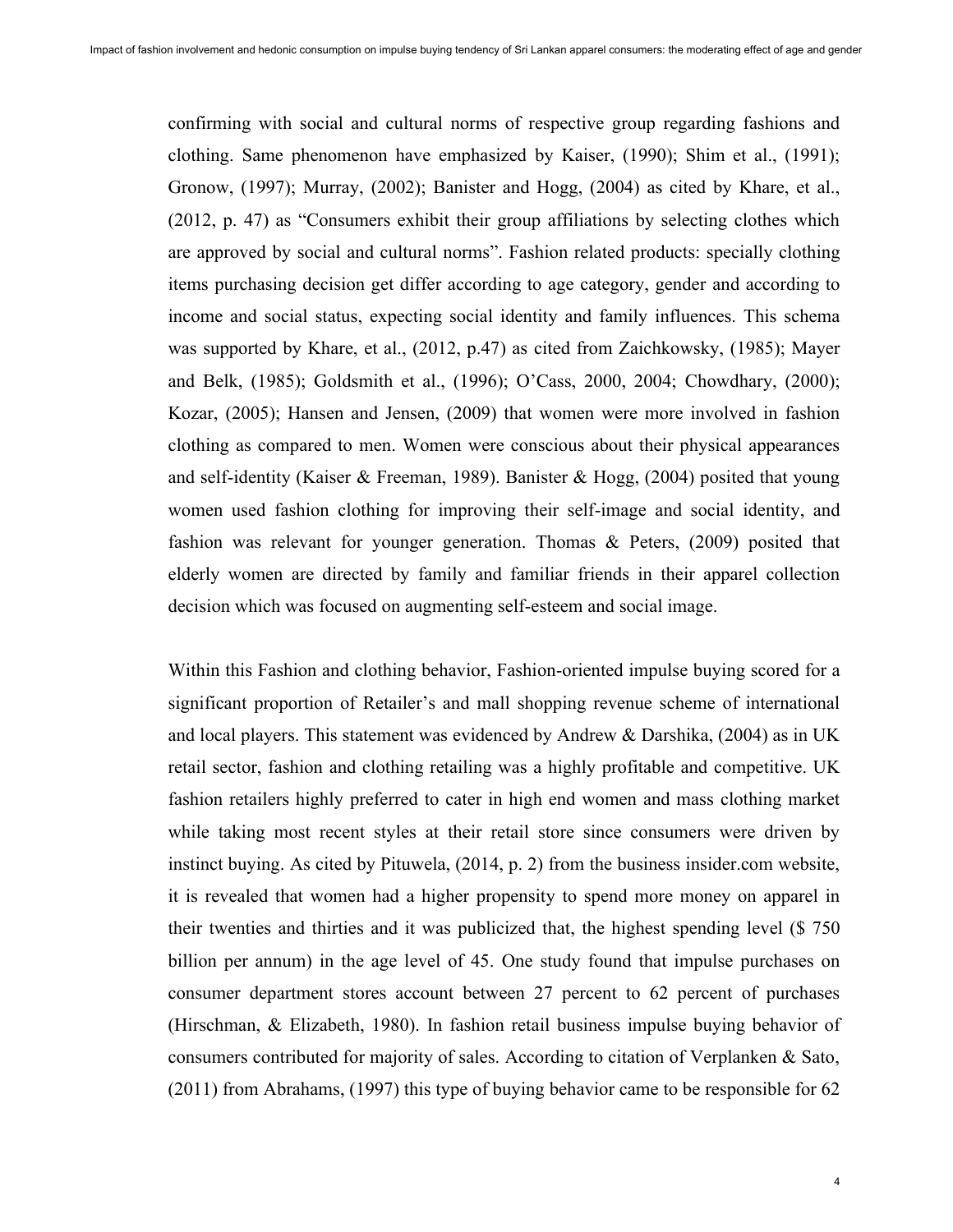per cent of supermarket sales and as much as 80 per cent of purchases in some product category such as apparel. Most of the research have suggested that in general it was probably applicable to allocate most purchases to impulse buying behavior than to plan behavior. According to Stimulus Response Model, a set of stimuli or a stimulus triggers to generate an expected response or set of responses. The same concept was explained in a different manner as the Theory of Reasoned Action (TRA) and the Theory of Planned Behavior (TPB). Theory of reasoned action was suggested by Ajzen and Fishbein (1973). Theory of reasoned action consisted with three constructs as behavioral intention, attitude, and subjective norm. TRA revealed that person's attitude regarding the behavior and subjective norm were the predictors of person's behavioral intention. Hence a person relied on substantially others want him/her to execute a behavior and he/she is motivated to act in accordance with, it was anticipated the person was more probable to execute the behavior (Maya, López-López, & Munuera, 2011) as cited by (Zheng & Chi, 2015). Lately Ajzen (1991) additionally postulated a construct into this model as Perceived Behavioral Control (PBC) to enhance the validity and predictive power of TRA model.

In the present study researcher expected to study on the impulse buying behavior of Sri Lankan consumers with special reference to apparel industry. Predictors of impulse buying behavior would be Fashion involvement (Dhurup, 2014; Khare, et al., 2012; Park, et al., 2006) and hedonic consumption tendency (Dhurup, 2014; Park, et al., 2006; Tifferet & Herstein, 2012). Fashion involvement referred to the extent to which customer engage with fashion and how does fashion relevance to the customer. In other hand Hedonic consumption tendency explained the fun, excitement, joyfulness experienced by the customer while making an impulse buying. Furthermore, researcher expected to emphasize on the moderating effect of Gender and Age on the relationship between above mentioned predictors and dependent variable. According to Park, et al., (2006) there was very little research conducted in impulse buying that obviously combines specific product involvement and experiential aspect of consumption. Therefore, present study will fill an empirical gap with special reference to apparel industry as product specific impulse buying.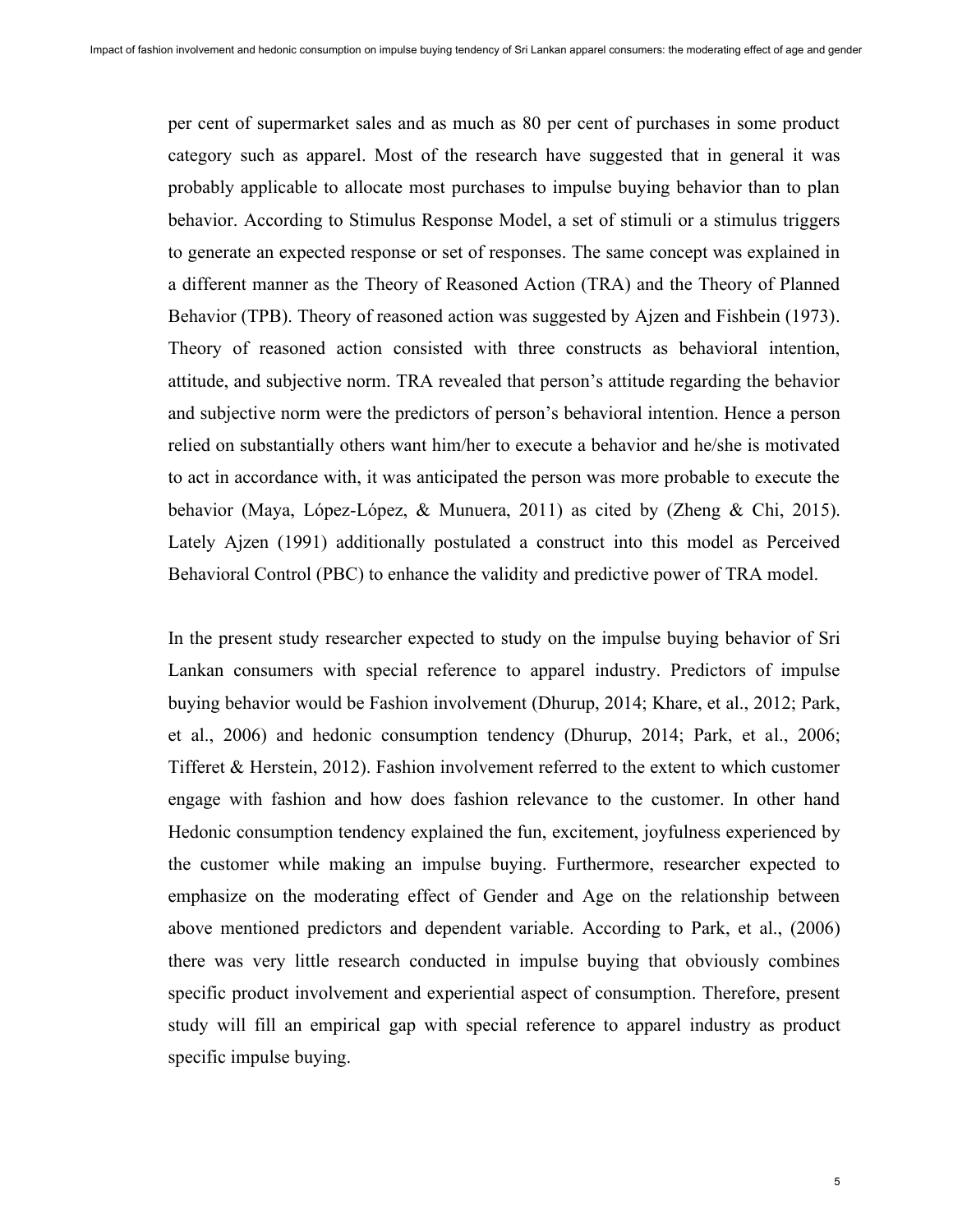Also, the same study will provide additional knowledge that will on moderating effect of age and gender of the impulsive buying behavior of apparel sector. According to Peter  $\&$ Olson, (1999) as cited by Coley & Burgess, (2003, p. 282) men and women tend to route information in different manner. In contrast Dittmar et al, (1996) proposed that men and women rated material possession differently and bought different items for different use. Age also played a vital role in identifying how different people responded to impulse buying according to fashion involvement and hedonic consumption as they perceived. Different age categories perceived fashion involvement and hedonic consumption in different manner. In Sri Lankan context it is important to study about the impulsive buying behavior of apparel consuming customers in terms of fashion involvement and hedonic consumption with moderating effect of gender and age.

Remnants of this paper is constructed as follows: in the successive segment, the literature on the topic area is examined, beginning from expounding impulse buying tendency and antecedents of impulse buying tendency. Afterwards theory of reasoned action, theory of planned behaviour and Stimulus Response Model were discussed to set theoretical background to recognize relationships between impulse buying tendency, fashion involvement and hedonic consumption to develop hypotheses according to the anticipated conceptual framework followed by methodology of the study and data analysis. Then data analysis process, findings and implications are discussed. Finally, limitations and future research areas are elaborated along with concluding annotations.

## **LITERATURE REVIEW**

# *Impulse Buying Tendency (IBT)*

In explaining impulse buying behavior/tendency of consumers, many researchers contributed via variety of studies. Impulse buying tendency can be explained as an innate motivation of a consumer to make unplanned, unintentional, sudden, quick, less timeconsuming decisions on a product or brand. It was evidenced by Stern, (1962) as that planned buying behavior involved an information search, time consumption and along with rational decision making. On other hand there was unplanned purchases made without such effort, time, and advance planning. Unplanned or unintentional purchasing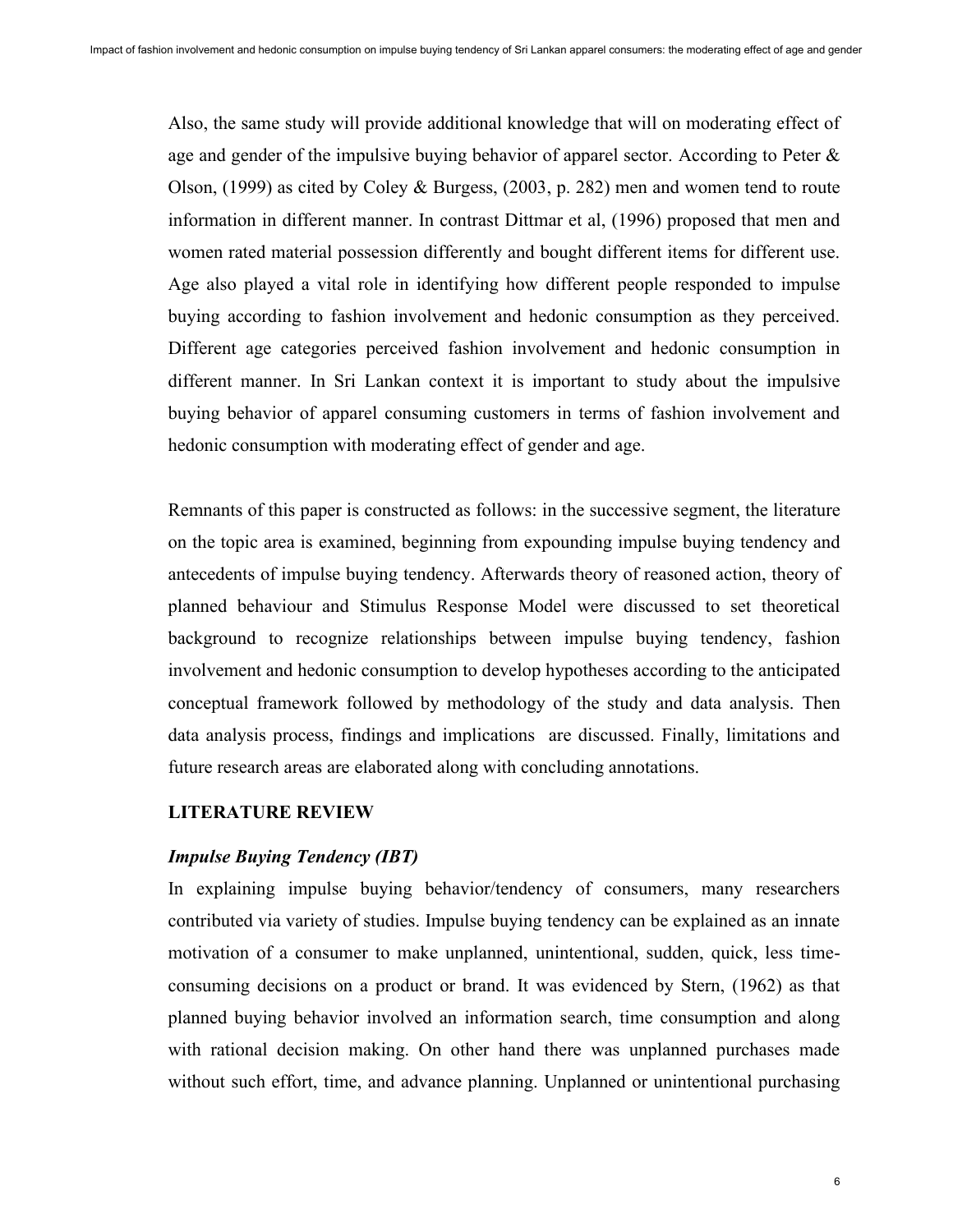has been generally linked with impulsive purchasing by many researchers, and an unplanned purchase was necessary for categorizing a purchase as impulsive (Rook, 1987; Rook & Fisher, 1995). Rook, (1987) yelled that, the impulsive decision was made quickly and hastily. Some previous studies have defined impulsive buying tendency in terms of emotional, psychological aspects. One authoritative and comprehensive psychological definition on impulse behavior described it as: a strong, tempting, urge, sudden predisposition to act without self- control (Goldenson & Robert, 1984). Impulsive buying decisions take place when there was involvement of the consumer and the involvement of the product. Sandy & Minjeong, (2010) have cited from Hock & Loewenstein, (1991) that impulse buying was made after being exposed to the product.

As Wolman & Benjamin, (1973) suggested, impulse was not think fully planned, but suddenly arisen due to exposing for a stimulus. Scholars proposed that the significant differentiation factor between impulse buying and planned buying associated with the speed of making purchase decision. As Rook, (1987, p. 191) suggested, "Impulse buying occurs when a consumer experiences a sudden, often powerful and persistent urge to buy something immediately. The impulse to buy was hedonically complex and may stimulate emotional conflict". Also, he has signposted that impulse buying was possible to take place with diminished weighting for its consequence. Impulse buying tendency required involvement of consumer in terms of physically, mentally, and emotionally. Physical presence of consumer in front of a product or brand which provide a set of cues, persuade consumer to make a sudden purchase decision on product or brand. Consequently, cognitive aspects meant thinking, planning, and other information analyzing related with process involved in decision. Most of the time impulsive buying decisions were attached with less cognitive effort. Emotions attached with impulsive decisions represent emotional involvement of the consumers. In supportive, Verplaken & Herabadi, (2001) has postulated that impulse buying had cognitive aspects such as lack of planning and deliberation and affective aspects such as feelings of pleasure, excitement, lack of control and the probable regret. Hence impulse buying behavior was some sort of hedonically complex buying behavior and it is sudden, compelling.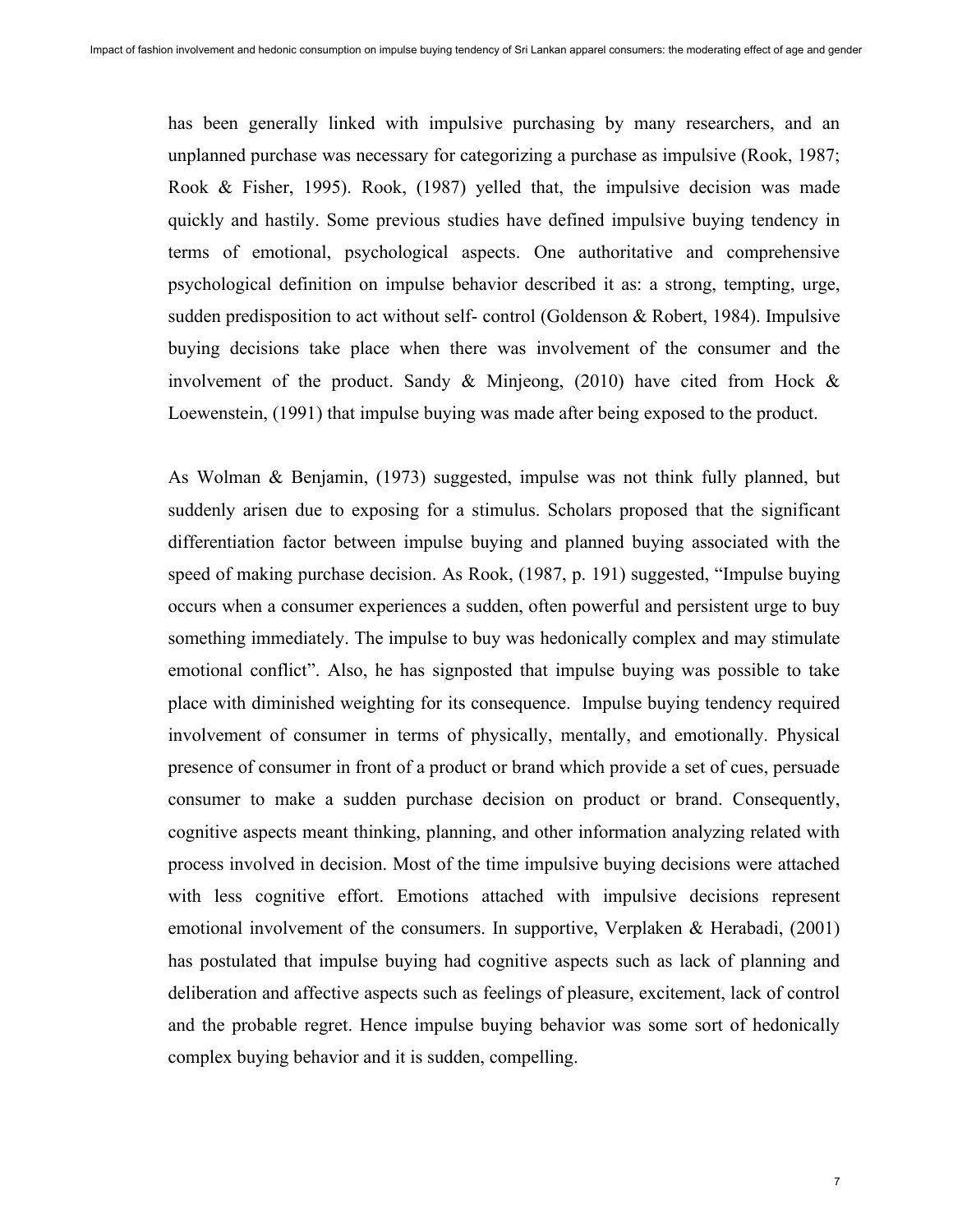## **Theory of Reasoned Action (TRA) and Theory of Planned Behavior (TPB)**

Impulse buying behavior cannot be analyzed or described under an existing theoretical model. It should be explained by psychological variables and by constructing a psychological model. Also, there were fewer previous scholarly works have been conducted to examine impulse buying behavior under the psychological variables. As David, et al., (2008) cited from Fishbein & Ajzen, (1975) impulse buying was unpredictable with rational decision models and was hard to fit within frameworks based on subjective expected utility models such as the theories of reasoned action and planned behavior. Impulse buying behavior was a core concept of consumer behavior. But it was a deviated model from the Theory of Reasoned Action (TRA) and Theory of Planned Behavior (TPB) Model. But it was important to discuss about these models to capture most precious insights and a set of theoretically defined backup.

In identifying impulse buying behavior of the apparel consumers, Theory of Reasoned Action (TRA) was a theoretical model presented by Ajzen & Fishbein (1973). In this model there were three constructs such as behavioral intention, attitude, and subjective norm. TRA suggested that, Person's attitude about the behavior and subjective norm shapes the person's behavioral intention. Before concern about the behavioral intention, its worthy to discuss about intention. Intention was the possibility, as indicated by the respondent, that he/she will execute the specified action (Ajzen & Fishbein, 1980) as cited by (Alsughayir & Albarq, 1982). Behavioral intentions reflected the inspirational factors that encourage a behavior; these factors were signs of how tough people were persuaded to try and how much of an effort people were planning to exert, to execute the behavior. Person's relative consistency of intention in making a behavior was person's behavioral intention. If we more elaborated on it, the person with stronger intention to perform a behavior, he will be more propelled to engage on it (Ajzen, 1991) as cited by (Zheng & Chi, 2015, p. 69). Attitudes can be defined as person's general favorable feelings or unfavorable feelings about an area or object. When it was applied in present study, it was favorable or unfavorable feelings hold by a person on generally about fashions, clothing, and apparels. In addition, attitudes articulated with beliefs about the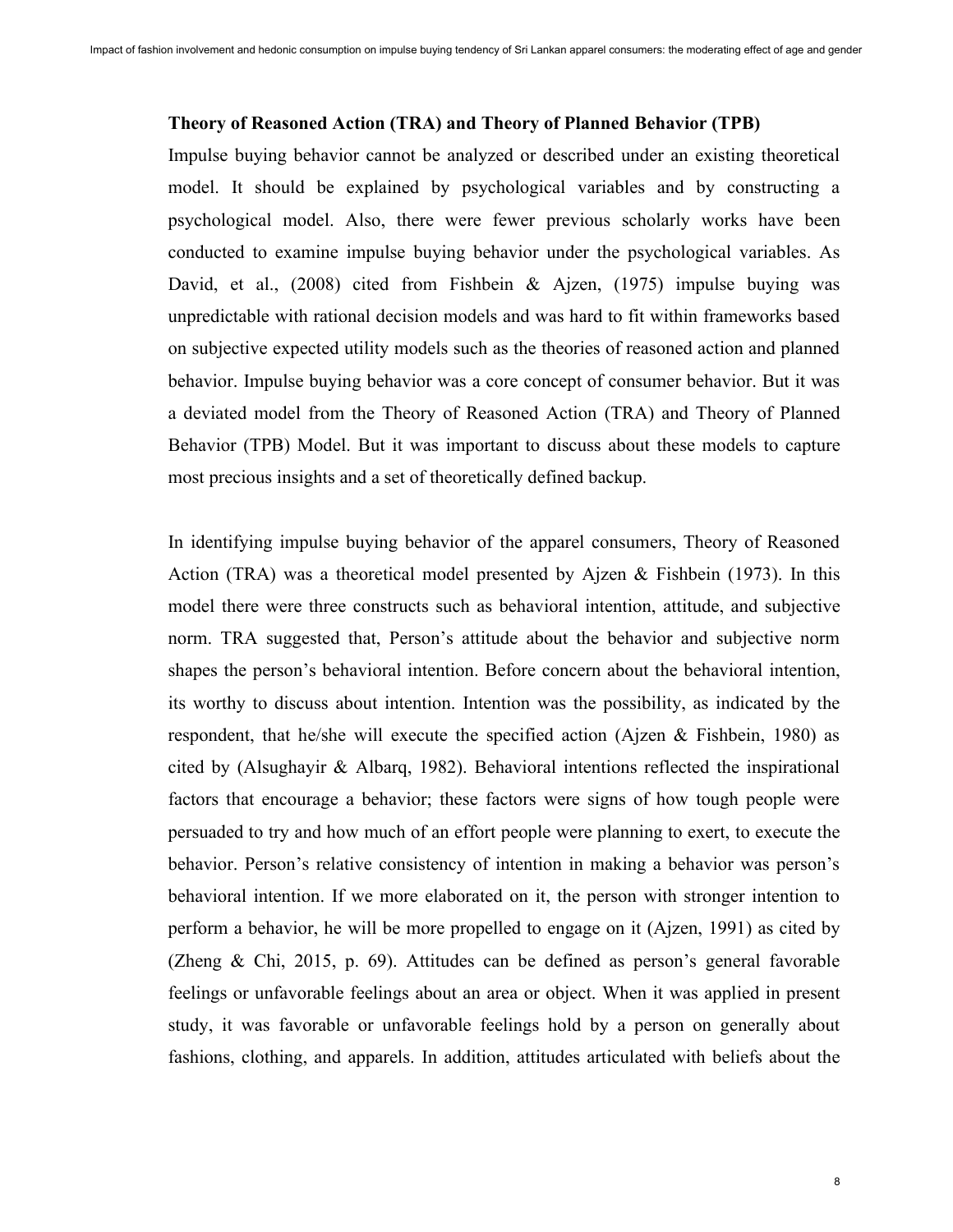magnitudes of carrying out the behavior as per (Ajzen & Fishbein, 1973) as cited by (Zheng & Chi, 2015, p. 69).

Ajzen & Fishbein, (1973) proposed subjective norm was concerned as a blend of perceived expectations from individuals or groups laterally with intentions to conformed with these expectations. Further Maya, et al., (2011) has proposed, an individual was most probably supposed to engage with a behavior, if he/she has strongly believed that others want him/her to perform the behavior and he/she was motivated to comply with it, as cited by (Zheng & Chi, 2015, p. 69). To improve the projecting ability of the (TRA), Ajzen introduced another construct: Perceived Behavioral Control (PBC) and proposed Theory of Planned Behavior (TPB). Ajzen, (1991) according to citation of Zheng & Chi, (2015, p. 69) explained about (TPB) as "person's perception of the ease or difficulty of engaging in the behaviour of interest". Recent studies elaborated on the direct impact from the (PBC) on purchase intention and the positive moderation effect on the relationship between attitudes and the intention. As presented by Chung  $\&$  Kim, (2011) according to citation of Zheng & Chi, (2015, p. 69) "greater PBC results in a stronger positive relationship between attitude and purchase intention".

#### **Factors that trigger Impulsive buying tendency of Sri Lankan apparel consumers**

Stern, (1962) emphasized that Impulse buying behavior of customers influenced by Low price of product, marginal need for item, mass distribution, self-service, mass advertising, prominent store display, Small Size or Light Weight and short product cycles. The presented list of factors by Stern, (1962) was product related and store related which were suggested in a general manner for some merchandises. Stern, (1962) could not be able to identify consumer related factors which were mostly contributed in impulse buying behavior of fashions and clothing.

When it narrowed down into the apparel sector there were some abstract concepts which trigger the impulsive buying tendency of apparel consumers. Park, et al., (2006) has identified fashion involvement, hedonic consumption tendency and positive emotions as triggering factors of fashion-oriented impulse buying tendency. Hedonism, emotional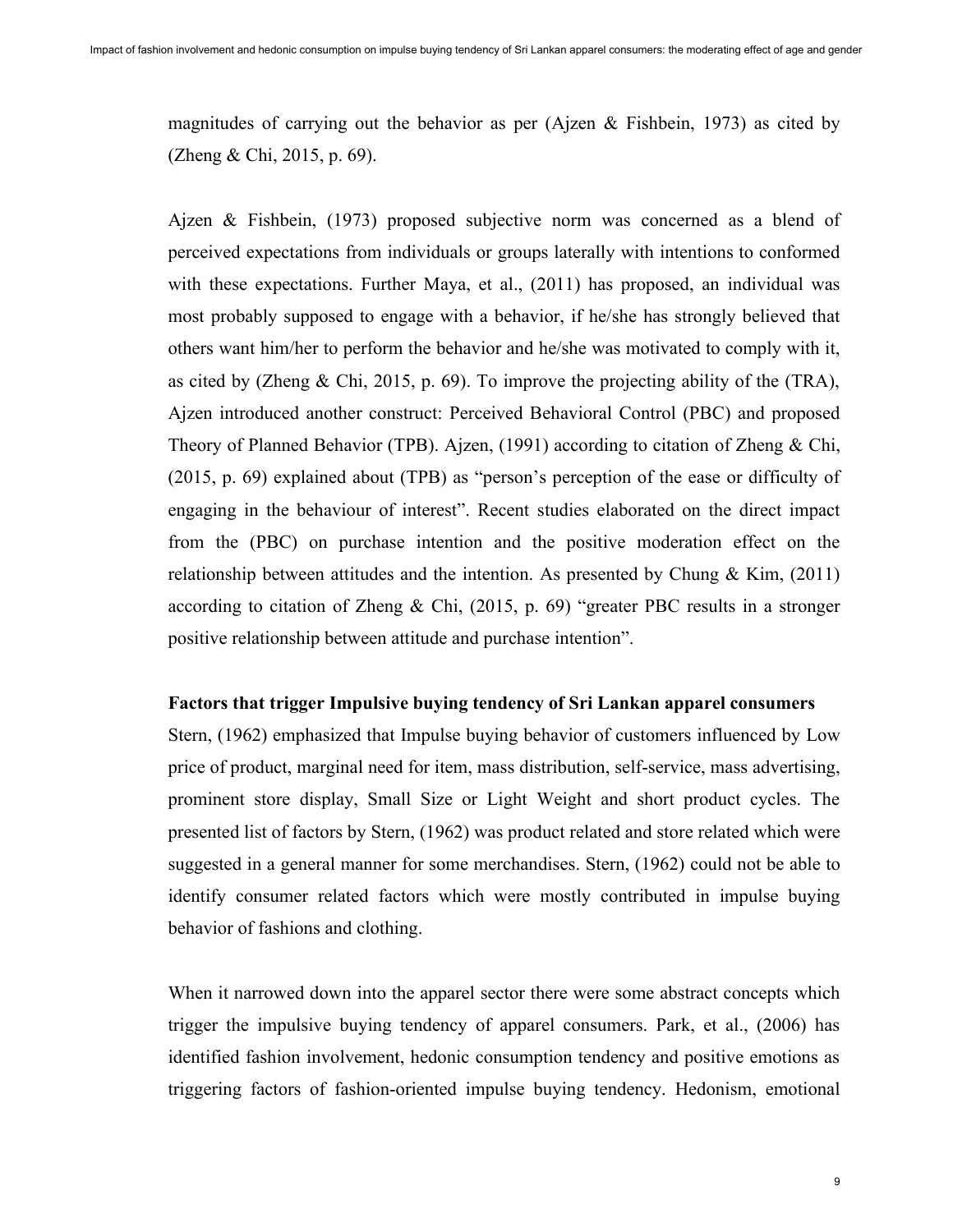gratification, and fashion involvement were hypothesized by (Dhurup, 2014) to explain impulsive buying behavior of apparel consumers at a developing country. Sri Lanka ranked as a developing country in Asian region and these variables can be used for a study of impulsive buying behavior of apparel consumers. In explaining Impulsive buying behavior of fashions, Store environment including Ambient conditions and social characteristics, consumers' positive emotional responses were conceptualized with the Stimulus- Organism- Response (SOR) model by (Chang, et al., 2014). In this study they examined the moderating role of time availability, money availability and task definition on the relationship between consumers' positive emotional responses and impulsive buying behavior of fashions.

In contrast, Tifferet & Herstein, (2012) has developed a model to examine the brand commitment, impulse buying and hedonic consumption of fashions in terms of some demographic variables such as gender, age, family income and parental education. Throughout this study it was highlighted the differences of males and females in selecting brands, being impulsive for fashions and feeling of hedonism. Findings of study revealed that women are more hedonic, impulsive and brand committed than men for fashions. Meantime Tifferet & Herstein, (2012) identified that female gender, younger age, higher family income and lower parental education were all associated with impulse buying.

When it considered on the Sri Lankan apparel industry, there were less studies conducted to measure the impulsive buying tendency of Sri Lankan apparel consumers. But some studies can be found in field of fashions and clothing. Rathnayake, (2011) has concluded about the fashion consciousness of Young fashion consumers of Sri Lanka. Furthermore study has yelled that fashion consciousness was the level of involvement showed by a respective person for styles of fashions of clothing, which was interpreted by many researchers as fashion involvement (O'cass, 2008; O'cass 2004, Dhurup, 2014; Park, et al., 2006). Pituwela, (2014) has conducted a study to compare "influence of culture on consumer behavior in the fashion industry" for Sri Lankan apparel consumers and Norway apparel consumers. In that study impulse purchase desire of consumers from two different countries (Sri Lanka and Norway) were examined under influence of reference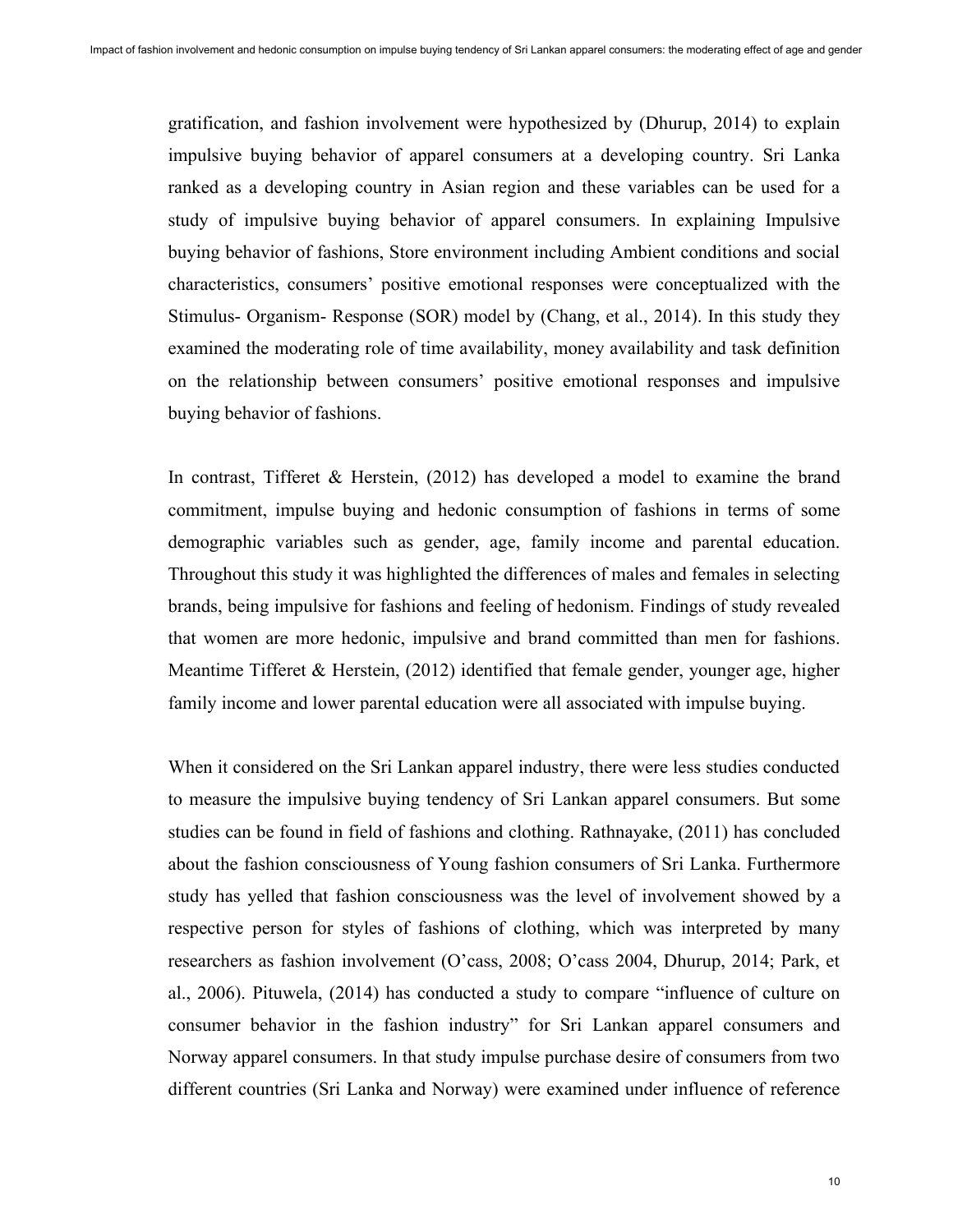group members, shopping emotions, in-store promotions, availability of money and availability of time which caused to generate impulse purchase decision with moderating effect of culture, gender and age.

Researcher expected to measure impulse buying tendency of Sri Lankan apparel consumers with impact of widely used variables in earlier studies which were can support by literature and get finished with a limited time frame. Therefore, fashion involvement and hedonic consumption tendency were selected as independent variables of study. Furthermore, age and gender were selected as moderating variables of the study which moderate the relationship between each independent variable (fashion involvement/ hedonic consumption tendency) to dependent variable (impulsive buying tendency of fashions).

## **Fashion Involvement**

In context of explaining fashion oriented impulse buying, researcher has concerned about involvement in fashion by the customer. As per Dhurup, (2014) the concept of fashion also contains consumption behavior that demonstrated an individual's preferences and values. Fashion styles were usually accepted by a large group of people at a time and signify both social identification and distinction according to (Gronow, 1997) as cited by (Dhurup, 2014, p. 171). Involvement was an inner motivating nature of excitement or interest induced by a certain type of stimulus or situation and displayed via characteristics of motivation as explained by (O'Cass, 2004). In contrast, Auty & Elliott,  $(1998)$ emphasized that fashion involvement was the sensing ability of a person to get adjusted with different social surroundings where he or she is being really high and motivated to dress in a way to matched and understand dressing pattern of less desirable surroundings or groups to get avoided from distracting situations. This definition attached to the social aspect of the fashion involvement. Individuals reflected their differences in likability to different groups of society as more attachment to mostly preferred group and in reversed less attachment to regretting groups of society via their fashion and clothing decisions. Individuals were attentive about the fashion and clothing cues and adapted them with a high elasticity.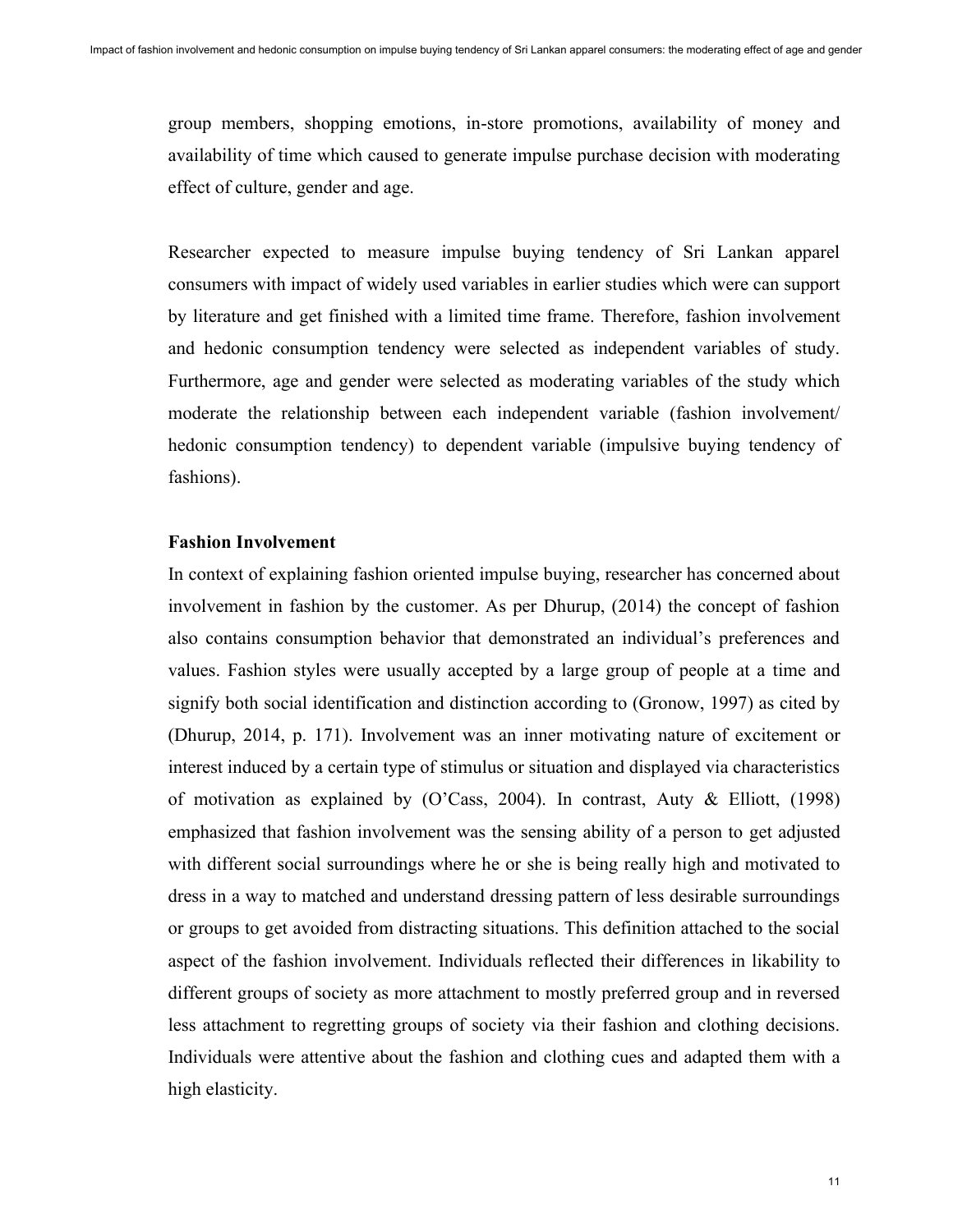According to Engel et al., (2005) as cited by Vieira, (2009, p. 180), fashion involvement was how customers perceived the applicability of fashion towards their self and likability for fashion and clothing. "A consumer can be involved in various objects or stimuli, including for example, products, advertisements of products, purchase decisions and/or consumption of products" (O'Cass, 2000) and "brand decisions" (Mittal, 1989) as cited by (O'Cass & Choy, 2008, p. 342). In reference to Zaichkowsky, (1985) as cited by O'Cass & Choy, (2008, p. 342), when consumers felt that the product or service or certain stimuli was capable in satsfying their needs and wants, they tend to be more involved with the particular product.

#### **Hedonic Consumption**

Hedonic consumption was defined as feelings such as enjoyment, fun, excitement can be experienced within a shopping experience. Fashion consumers can be concerned as pleasure seekers and buy luxury fashion garments for hedonic reasons Juggessur & Cohen, (2009) as cited by (Miller, 2013, p. 161). Fashion and luxury products' shopping behavior was attached with hedonic benefits as consumers engage with brands, showing attachments to brands and allow brands to be part of their lives. Hedonism was apparently deep-rooted in modern-day culture as a right to occupy in pleasure-seeking activities for the pursuit of happiness and immediate gratification (Gabriel & Lange, 2006) as cited by (Miller, 2013, p. 161). Bargaining for prices and hanging were two shopping experiences combined with shopping enjoyment (Sherry, 1990) as cited by (Park, et al., 2006, p. 437). Most of customers valued purchase experience and enjoyed with purchasing experience rather evaluating the earned utility or acquisitions from purchase experience. Rook, (1987) revealed that "the buying impulse was often accompanied by intense feeling states". Hedonic values generated from aesthetic attributes of a product and it generated pleasure, affecting consumers' product choice (Veryzer & Hutchinson, 1998) as cited by (Noh, et al., 2014, p. 270).

According to study conducted by Rook, (1987, p. 195) many of respondents have signposted that "the impulse to buy makes them feel good, happy, satisfied, light,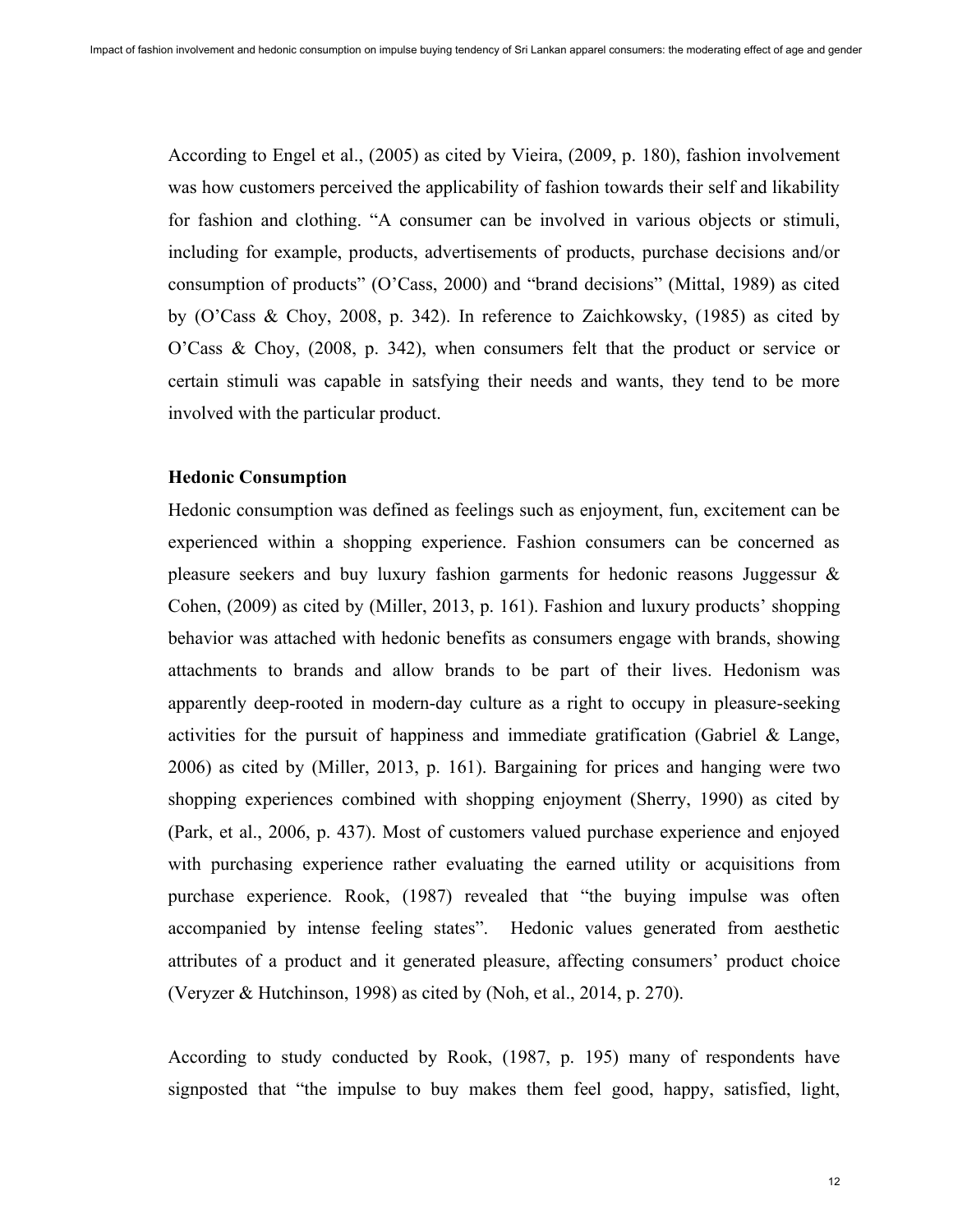wonderful, or high. Some who had been feeling "down" added that it would make them feel better". In contrast some respondents were disappointed about their impulsive buying experience and it was hindered to them. Furthermore, set of sample representatives expressed impulsive behavior as restless, distressed, out-of-control and helpless. He also yelled that consumers feel energized and mentally uplifted after a shopping experience. In the study of Hausman, (2000), he has embossed the fun or psychological advancement experienced by consumers while going on shopping and after it, through presenting different type of statements given by participants of research. Above findings have indicated hedonic feelings associated with impulsive buying and impulsive buying tendency.

#### **Hypotheses and conceptual model**

## *Fashion Involvement and Impulse Buying Tendency*

According to O'Cass, (2004); Park, et al., (2006), fashion clothing involvement higly associated with personal charcteristics such as age and gender and fashion knowledge which make confidence in consumer to make consistent decision. As example they presented youger, female consumers. More precisely, Fairhurst, et al., (1989); Seo, et al., (2001) have suggested that there was a positive association between the level of fashion involvement and apparel purchase decision as cited by (Park, et al., 2006). Through out this Park, et al., (2006) had put forward most of apparel consumers were enjoyed high fashion involvement. Therefore Park, et al., (2006) presented that fashion oriented impulse buying of apparel consumers were driven by higher fashion involvement. Therefore researcher also suggested that,

*H1. Fashion involvement has a positive impact on impulse buying tendency of Sri Lankan apparel consumers*

## *Hedonic Consumption and Impulse Buying Tendency*

These hedonic motivations were significantly attached to buying behavior of customers including impulse buying tendency in a positive manner in respect to fashion products. Likewise, academics have proposed that utilitarianism and hedonism were essentially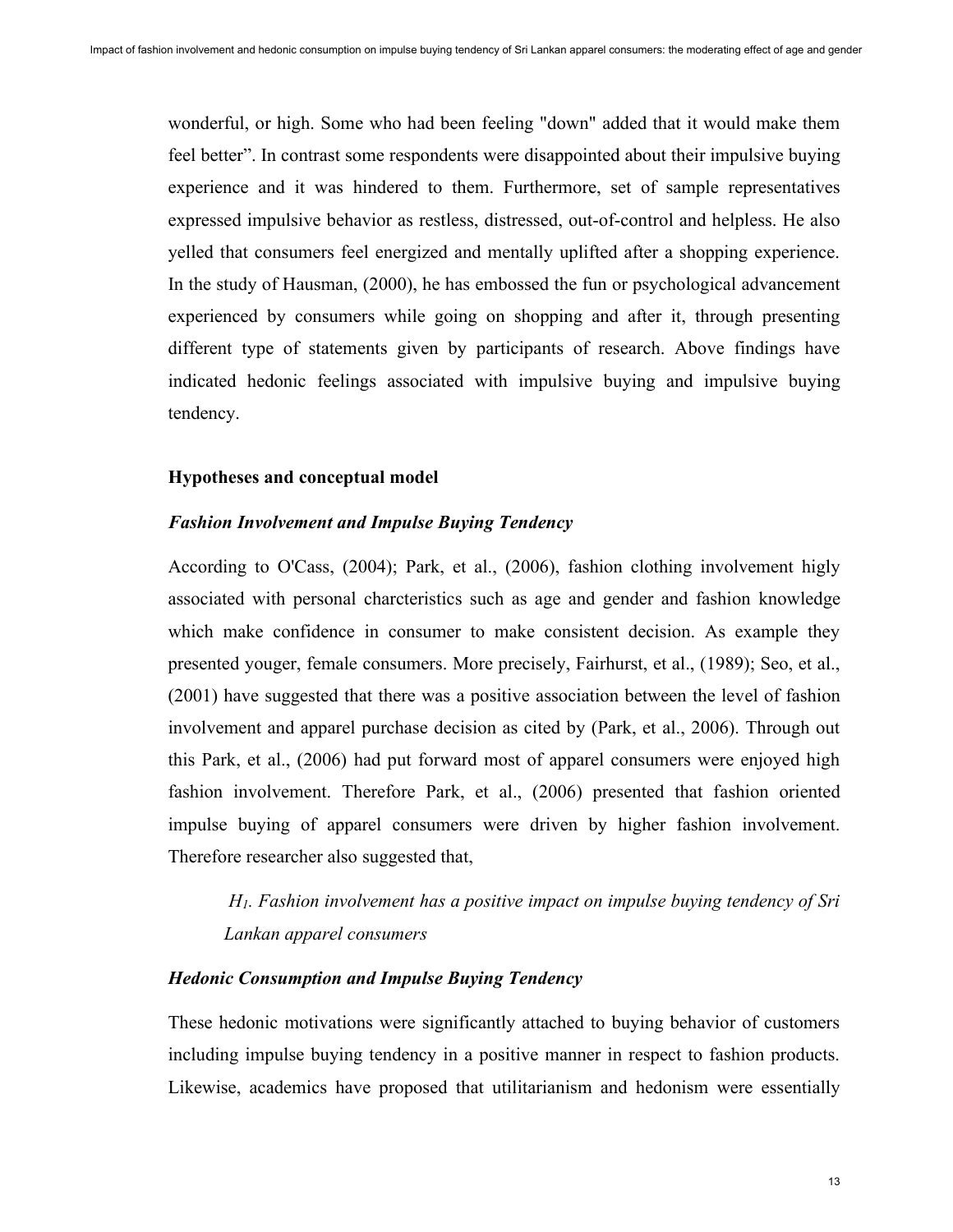paired and combined (Babin et al., 1994; Scarpi, 2006) and consumers may seek the benefits of both when shopping for fashion products (Scarpi, 2006) according to citation by (Kang & Park-Poaps, 2010, p. 317). In supportive, another study investigated distinctive roles of hedonic and utilitarian shopping motivations and their predictive power of behaviors found that consumers at a high level of hedonism has propensity to purchased more frequently than those at a high level of utilitarianism (Scarpi, 2006) as cited by (Kang & Park-Poaps, 2010, p. 317). In addition, Scarpi, 2006 found that the dollar purchase amounts and the number of items purchased were negatively associated with utilitarianism, but positively with hedonism as cited by (Kang & Park-Poaps, 2010, p. 317).

There was less research for hedonic consumption tendency. Hirschman & Holbrook, (1982); Levy, (1978) emphasized "consumers' hedonic experiences have not been extensively researched" according to citation of (Rook, 1987, p. 195). According to citation of Park, et al., (2006, p. 437) from Hausman, (2000); Piron, (1991) in satisfying hedonic desires attached with hedonic consumption tendency, impulse buying has a significant magnitude. This concept was verified by statement that "impulse buying provides a rich opportunity to observe both the everyday pleasures and pains of buying behavior" (Rook, 1987, p. 195). As described by Rook, (1987) 41 percent customers explained that hedonic consumption elements were involved with their most recent impulsive buyings when they asked to descibe about feelings experienced with impulse buyings. Therfore researcher expected to validate the same phenomena as,

*H2. Hedonic consumption tendency has a positive impact on impulse buying tendency of Sri Lankan apparel consumers.*

# *Moderating effect of Age*

Researcher expected to signpost the moderating effect of age on the relationships between fashion involvement and impulse buying tendency of fashions along with hedonic consumption tendency and impulse buying tendency of fashions. In order to explain moderating power of age, it was essential to provide early literature on the moderating power of age in fashion involvement, hedonic consumption tendency, and impulse buying tendency of fashions.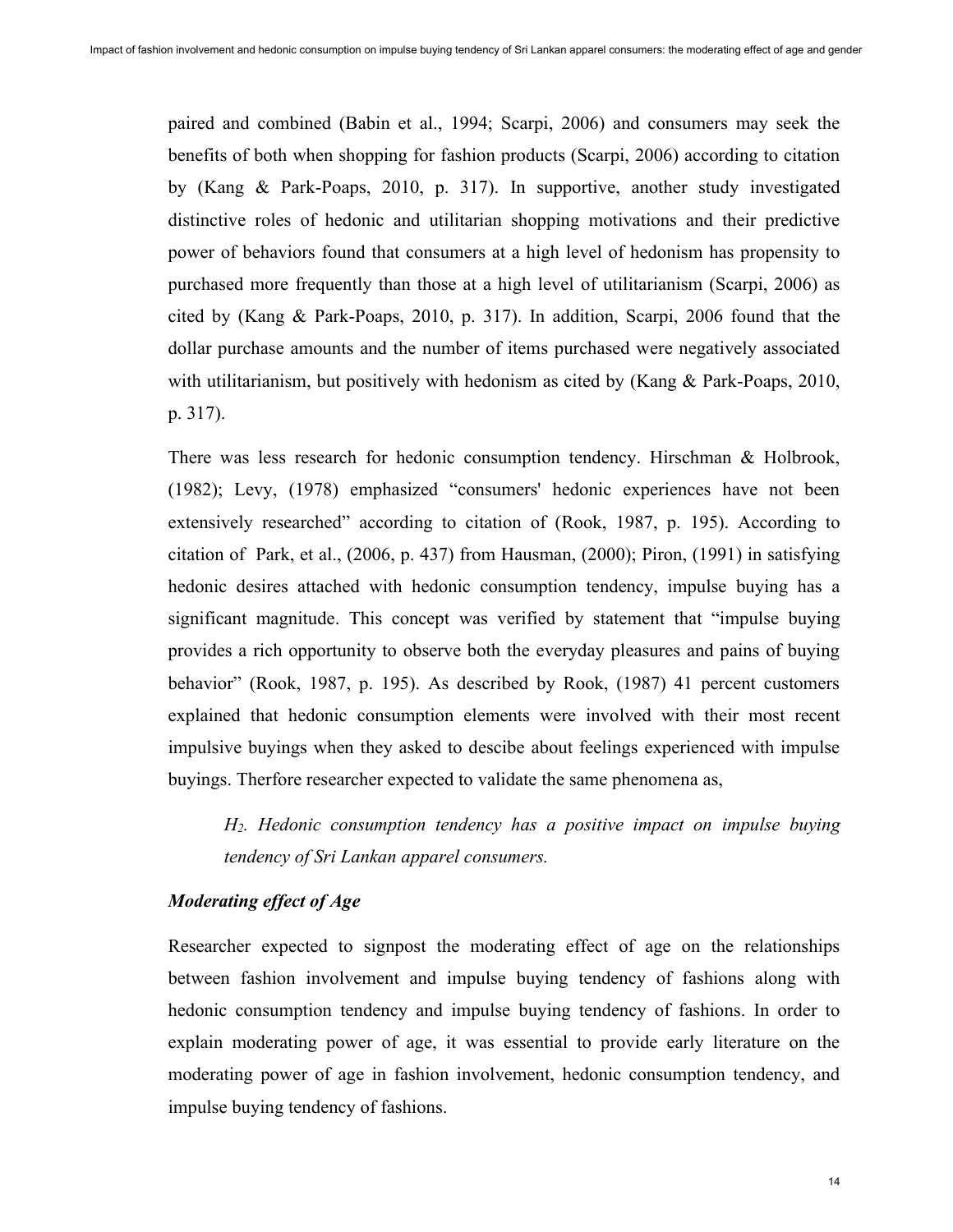# **Age and Impulse buying**

It was a general truth that young generation has a firm association with fashions, clothing, and apparels. The assessment of young consumers' impulse buying behavior was imperative because they represented a substantial, continually growing market segment (Shim, 1996) & there was less academic research, however, exclusions include: Haytko & Baker, (2004) and Mangleburg, et al., (2004) according to citation of (Brici, et al., 2013, p. 263). Boundless freedom, credit availability were the factors which converted young consumers into a more heavily targeted market segment as they are repeatedly the first adopters of products, brands, trends, keen thinkers about awareness of store images, and elaborate on price-value concepts (Bristol, 2001) as cited by (Brici, Hodkinson, & Sullivan-Mort, 2013, p. 263).

Young consumers were also to be expected to adopt and be passionate consumers of fashion and updated technology more speedily than mature consumers. Early literature on the mood states of young people suggested that youngsters experienced explosive fluctuations in their emotional states (e.g. Blos, 1961) and existing literature found young people have a tendency to possess less control of their actions and more variation in their moods than adults (Csikszentmihalyi et al., 1977; Larson et al., 1980) as cited by (Brici, et al., 2013, p. 263). Young consumers may be less probable to make decisions with responsibility than adults and this truth may lead to youngsters engaging in more impulse buying than adults. Brici, et al., (2013) has proposed Leximancer thematic map for both young and adult in finding Conceptual differences between adolescent and adult impulse buyers. This literature has provided enough insights about impulsive buying behavior of youngters than adults where extant literature supported this phenomena (Mick & DeMoss, 1990; Rook & Gardner, 1993; Youn & Faber, 2000).

## **Age and fashion involvement**

In evaluating the relationship between impulsive buying tendency in terms of fashion involvement and hedonic consumption, it was essential to study on the relationship between age and fashion involvement, which was a predicting variable of the model. When comparing age with fashion involvement, major two clusters can be identified as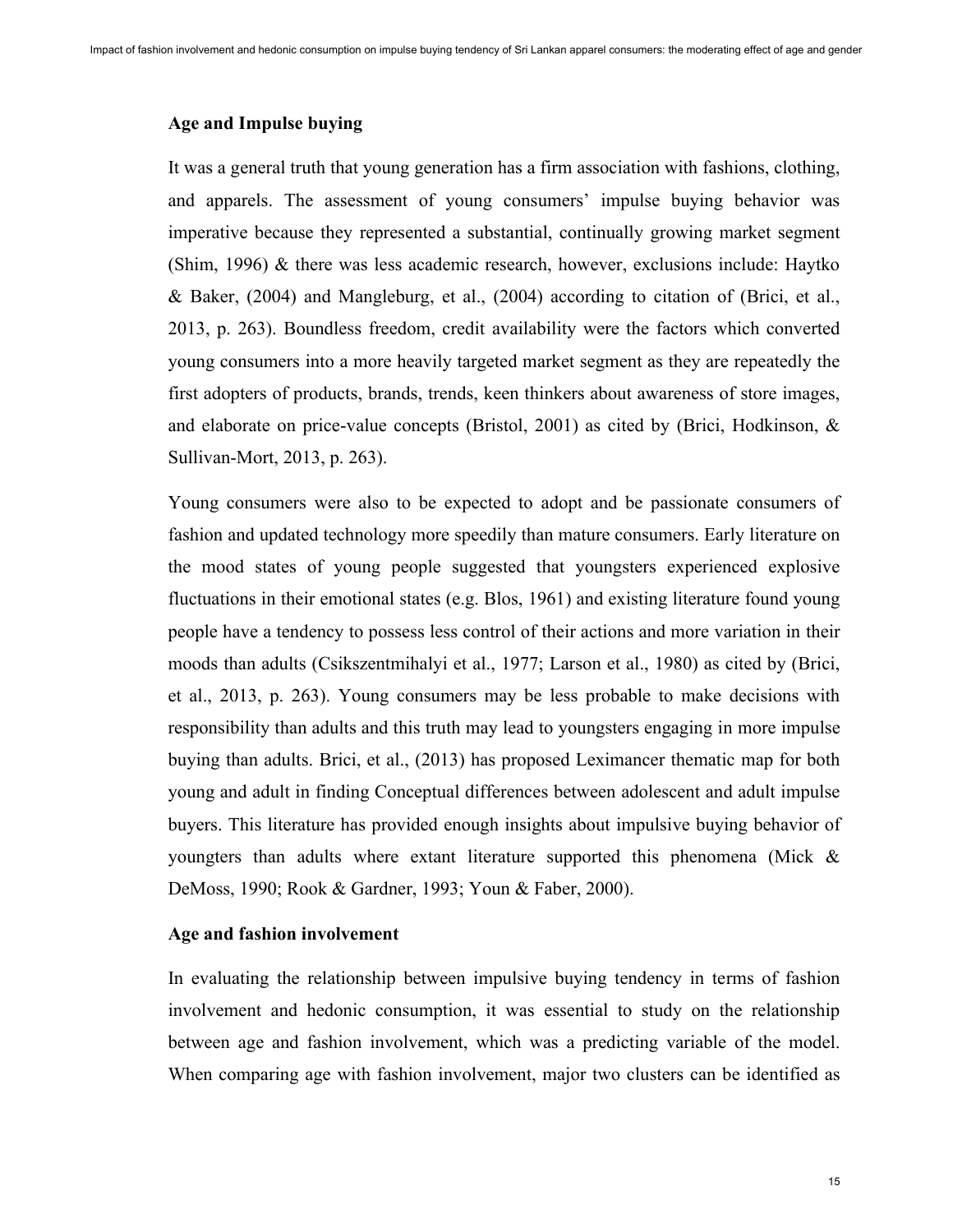matures and youngsters along with middle age group young adults. Hereafter researcher has discussed about fashion involvement of different age clusters as per early literature.

Mature women perceived older models eye-catching as paralleled to young models. They perceived similarity with older looking models and had positive impression about their appearance and tastes. They showed willingness to purchase clothes advertised by these models (Kozar & Damhorst, 2008) as cited by (Khare, et al., 2012). Thomas & Peters, (2009) found mature women were mindful about their outer appearance. Mature ladies showed a significant effort in managing their physical ability and more involved with fashions. Moreover mature ladies were being conscious about their appearance, taking care about their looks and wearing latest fashion clothing to feel good. Further fashion clothing has improved their self-esteem and bolstered their confidence in themselves. Therefore mature people showed a considerable probability of fashion involvement. Majima, (2008) postulated that consumers' involvement with fashion clothing has been grown and "it was positively related to youth, increase in employment of women, and social class" as cited by (Khare, et al., 2012).

#### **Age and hedonic consumption**

More recent studies have revealed that young consumers were more likely to be hedonic than utilitarian in their shopping behavior (Hartman & Samra, 2008; Strutton, et al., 2011) as cited by (Noh, et al., 2014, p. 271). Youngsters were seeking for entertainment, happiness, pleasure, excitement and high even they were in road, railway, home or at shopping. Positive emotions and feeling excitement was a core value at lives and they gave a significant importance for them. Therfore researcher wanted to test whether,

*H31. Age has a significant moderating effect on the relationship between fashion involvement and impulse buying tendency of fashions*

*H32. Age has a significant moderating effect on the relationship between hedonic consumption tendency and impulse buying tendency of fashions*

# *Moderating effect of gender*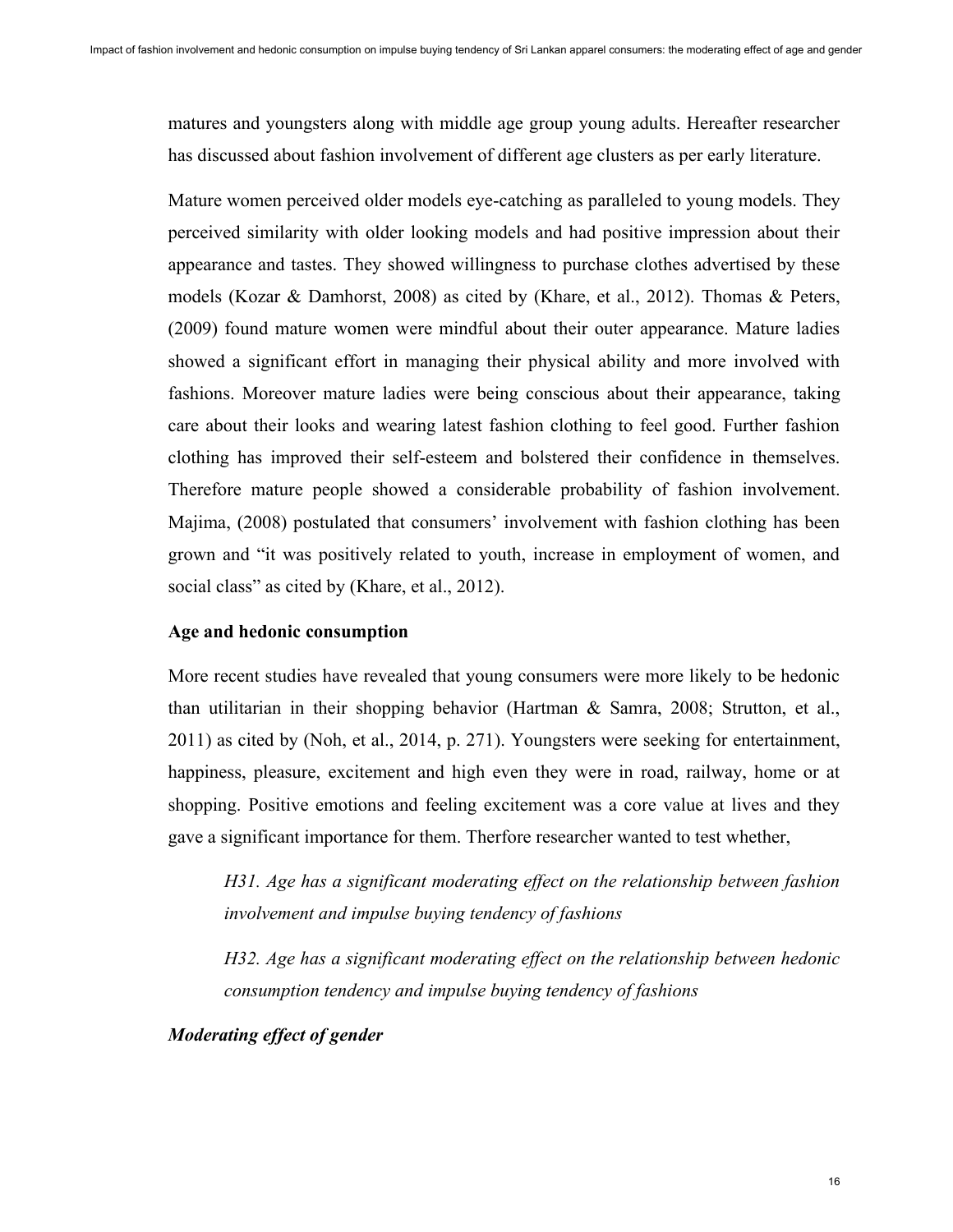The second moderating variable of this study was gender. It reflected the magnitude of influence "how males and females make impulse purchase decisions get affect by fashion involvement and hedonic consumption tendency". Gender played a dominant role in explaining fashion- oriented impulsive buying tendency along with age.

## **Gender and Impulse buying**

Males and females have different psychology in perceiving the same aspect or concept. As male and female consumers assigned different values on their fashions and clothing. It was visible that, impulse buying of consumers under the moderating role of gender was less researched area (Coley & Burgess, 2003). Gender was a generally used segmenting variable by retailers in differentiating consumer behavior of their target market (Chiger, 2001; Marks, 2002; Otnes & McGrath, 2001) as cited by (Coley & Burgess, 2003). In fashion retailing it was more rational and successful to use gender as a segmenting variable. In impulse buying behavior or impulse buying tendency of males and females were significantly differ on fashions and clothing. The study of Coley & Burgess, (2003) was to identify gender differences in impulse buying under classification of cognition and affection. Tifferet & Herstein, (2012, p. 177) have sign posted major four reasons for "why females may be more inclined to impulse buying"and first reason was women has a posibility to engage with high level of hedonic consumption tendency than men. Therefore women possessed impulsive buying tendency than men in the fashion store because they has opportunity to touch and experience the desired apparel, garment or cloth.

#### **Gender and Fashion involvement**

Tigert, et al., (1980) as cited by Vieira, (2009, p. 182) stated that "a much larger proportion of the female fashion buying public monitors new women's fashions on a regular basis". This finding has explained that females were more concern on fashions relative to males. It was found that women more responsive to the informative details provided by ads than men in generally and women were more conscious on their external appearance relative to men as presented by the positive relationship between fashion consciousness and public self-consciousness (Auty  $\&$  Elliott, 1998) as cited by (Vieira, 2009, p. 182). Meanwhile Goldsmith, et al., (1996) have found that females consider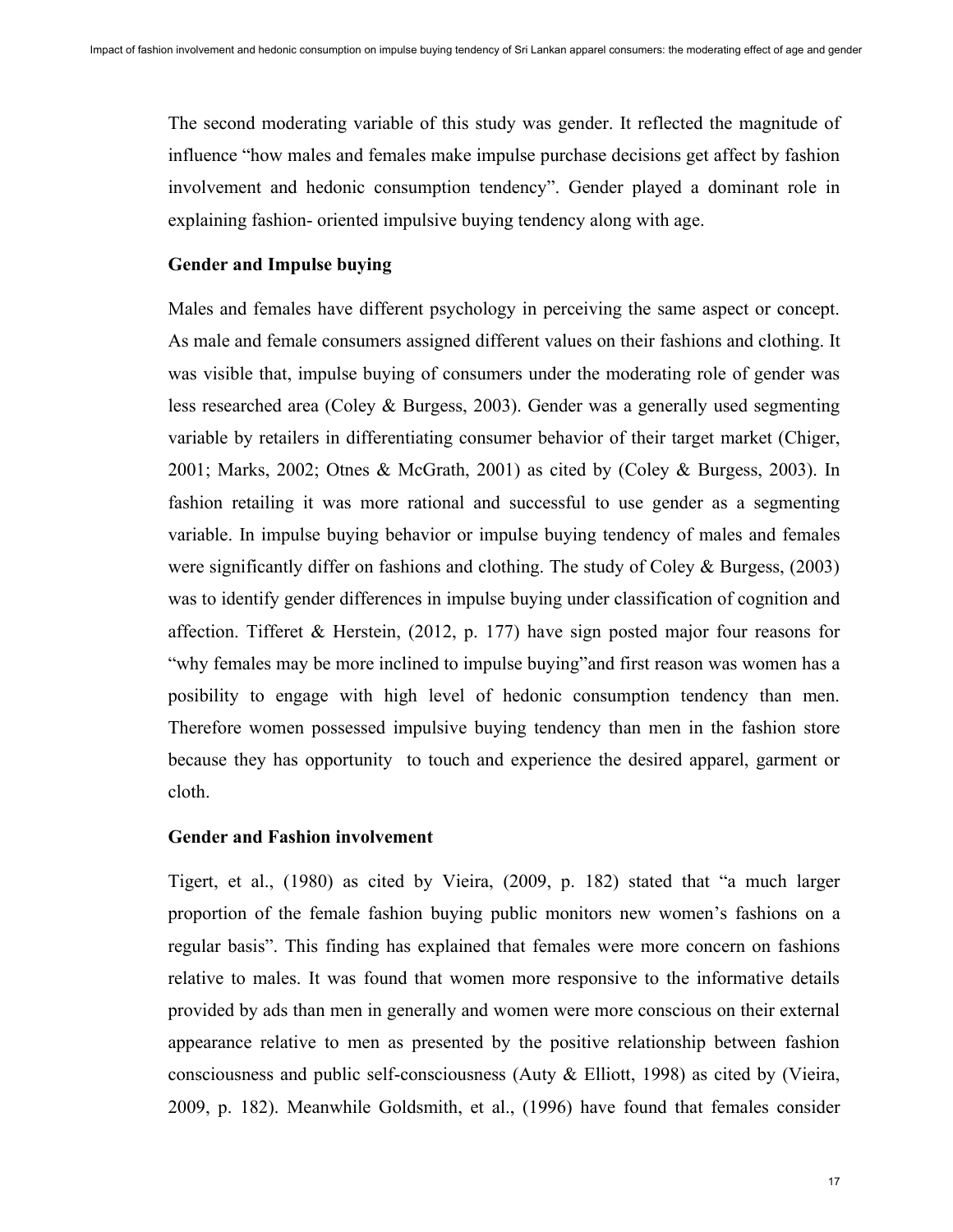themselves more fashion innovative and it was considered here that this should as such extend to involvement relative to the males as cited by (O'Cass, 2004). In the present Sri Lankan apparel industry, more industry players focus on the

#### **Gender and hedonic consumption**

The indication that consumption can be a hedonic experience makes sense in terms of the evolutionary perspective. People were more tend to employ time doing something, however important, if they enjoyed it; and where survival hang on on hunting and foraging, those who took desire in the pursuit and kill (men) or in making the most nutrient-rich finds (women) would be at an advantage. Today shopping was more similar to foraging than to hunting; like foraging, it involves making selections from a range (large or small) of available objects. In fact, women scored enjoying shopping more than men and are more probable to perceive hedonic consumption as a recreational pastime (Kruger and Byker, 2009) as cited by (Tifferet & Herstein, 2012, p. 177). After evaluation of literature researcher need to hypothesize the moderating role of gender as follow,

*H41. Gender has a significant moderating effect on the relationship between fashion involvement and impulse buying tendency of fashions H42. Gender has a significant moderating effect on the relationship between hedonic consumption and impulse buying tendency of fashions*



*Figure 1: Conceptual Framework*

*Source: Author compiled*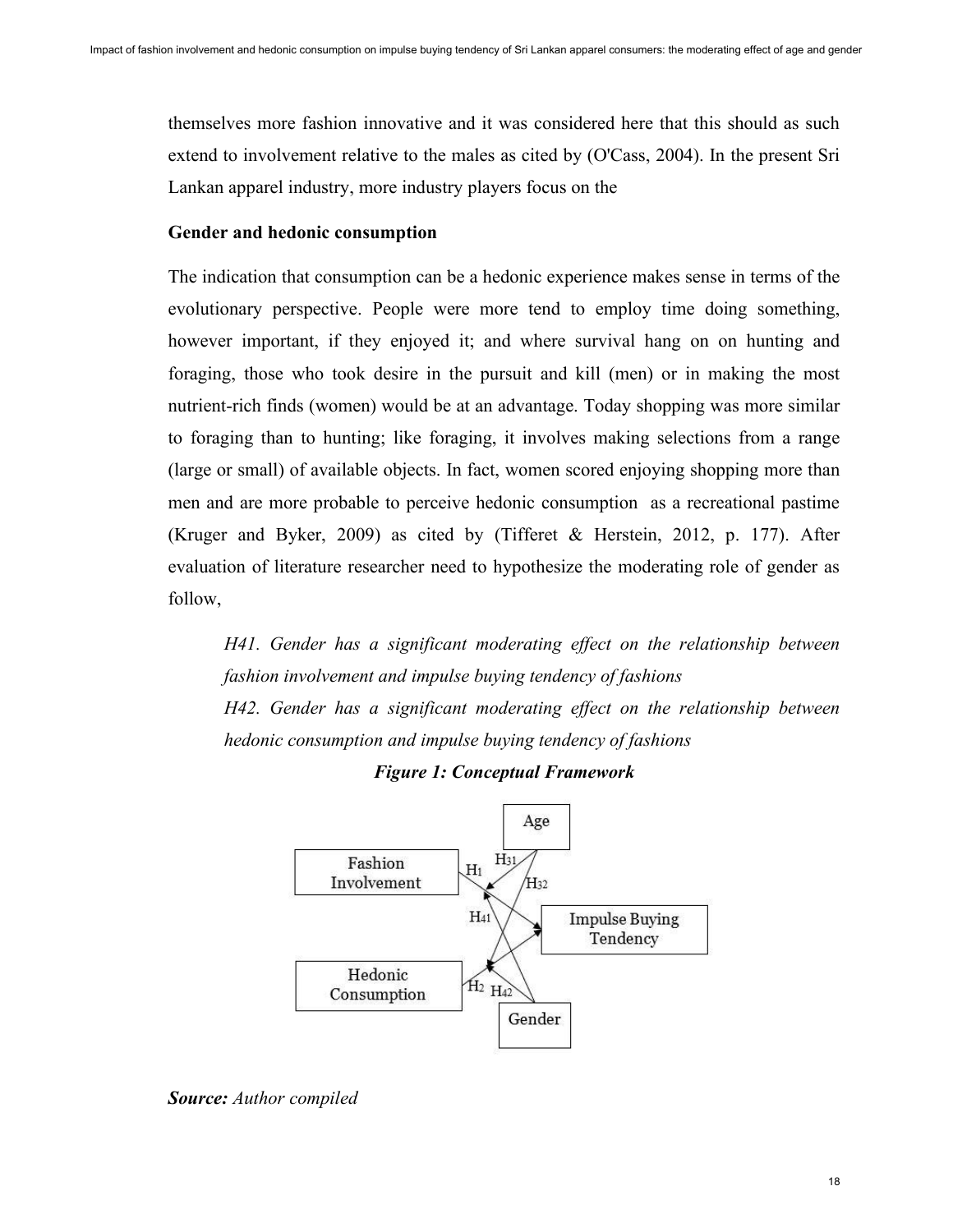#### **Methodology**

Researcher has deployed positivism thus enunciation of research strategy in present research expected plausible data collection and prevailing theories are applied to build the hypotheses (Saunders, Lewis, & Thornhill, 2009). Formed hypotheses are assessed and verified for fully agreement, partial agreement or negation of the hypotheses and it would contribute to expansion of theory and will discover future research areas.

Furthermore, present study is identified as a deductive research since theory and hypotheses are established and research strategy is devised to assess the hypotheses (Saunders et al., 2009). Present study comprise with four major hypotheses where hypotheses 3 and 4 spliting into two sub hypotheses based on theory of planned behaviour (TPB) and Stimulus- Organism- Response (SOR) model. Extant study is a conclusive, descriptive, cross sectional study since it is more organized and prearranged than the investigative research and it attempts to elucidate the distinct relationships between impulse buying tendency and fashion involvement and hedonic consumption of fashion products which professed by the customer after collecting of data from the sample of population elements at a considered time (Malhotra & Dash, 2010).

Survey instrument was articulated as a structured self-administered quetionnaire entail with demographic infromation: age, gender, income, employment status and scales of implulse buying tendency, fashion involvement and hedonic consumption. A sample comprise with 35 respondents was chosen and pilot study was conducted through administering the formed survey instrument. Enhanced instrument was administered to respondents of sample in order to collect necessary amount of data for final data analysis. In existing research, unit of analysis was individual consumers who were above the 20 years. Researcher has used convenience sampling technique across the study to conveniently reach accessible population elements due to non-accessibility of a catalog of apparel consumers in Sri Lanka. To enhance relaibility and validity of the study, researcher administered questionnaire to 350 consumers who are incline to impulse buying.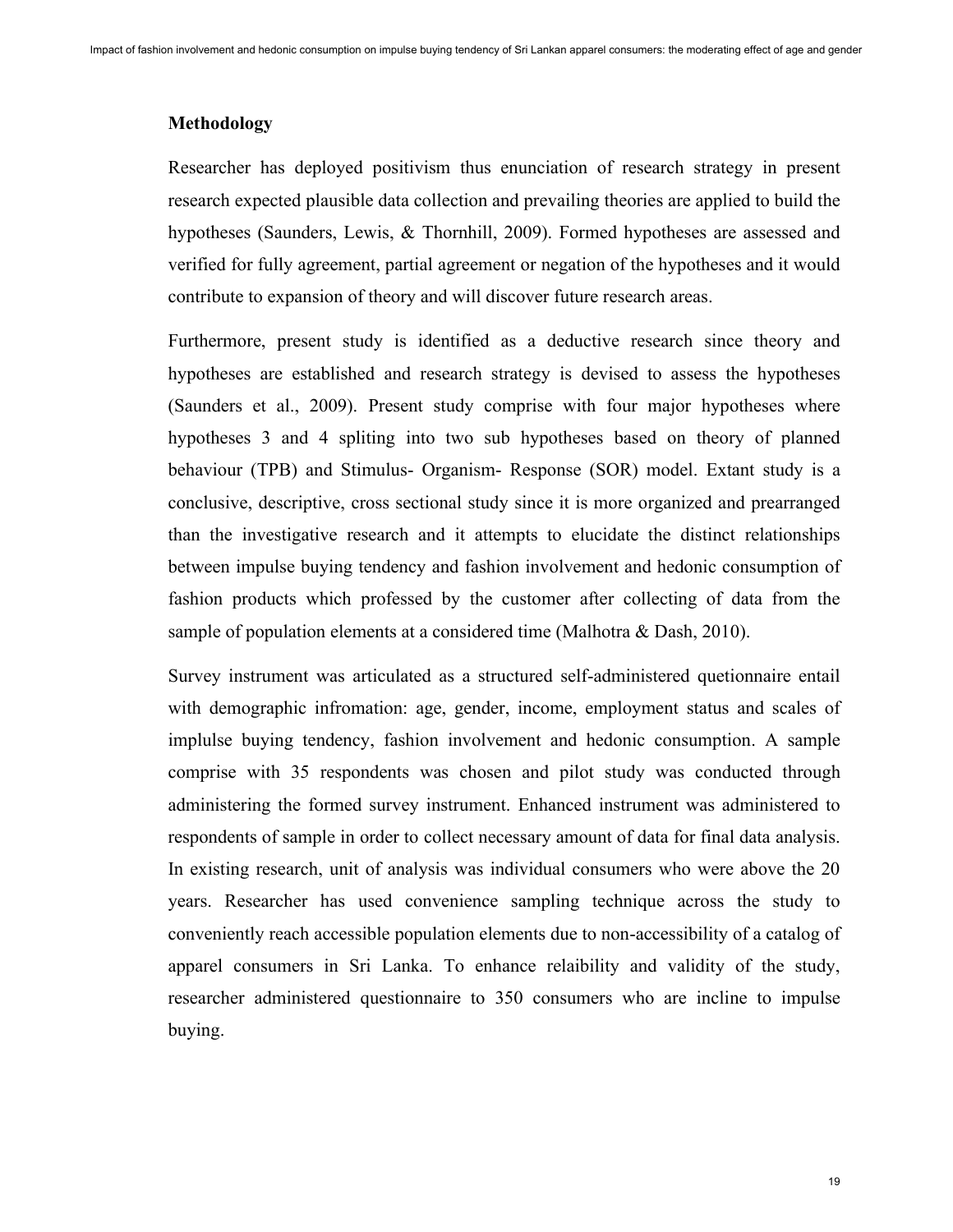#### **Measures**

Fashion involvement operationalized with sixteen item scale captured from Khare, et al. (2012). Hedonic consumption was measured through a five point likert scale stretching from 1-strongly disagree to 5-strongly agree which consisted with a 7 item scale. Impulse buying tendency is the dependent variable of the study and impulse buying tendecy scale presented by Rook & Fisher (1995). The adapted scale of Rook & Fisher (1995) was used with a five-point likert scale ranging from 1-strongly disagree to 5-strongly agree.

#### **Data analysis and results**

Data analysis of the current study commences with transmitting accumulated data into SPSS software. Subsequently the raw data sheet is preserved with data cleaning process for outliers and the missing values. Moreover, cleaned data examined with multivariate assumptions in order to make data ready for regression analysis. Demographic data such as gender, age structure, and marital status were presented with frequency tables and cross tabulations. Regression analysis was performed to verify the relationship related hypothese and moderation impact of age and gender.

#### *Descriptive statistics for demographics*

sample comprised with 53 percent of males and 47 percent of females. Moreover, 60.9 percent of sample represented 15-24 years age category and 38 percent represented 25-54 years age category. 55-64 age category consisted with 1 percent of the sample. According to sample there were 29 respondents who have got married and 268 respondents who were still single. Married respondents cluster consisted with 16 males and 13 females. Hundred and sixty eight (168) male respondents and hundred (100) female respondents were in single cluster. There were 113 males who were in 15-24 age category and still single along with 68 females in same criterions. In 25-54 years age category, there were 24 married respondents and 89 single respondents. 55-64 years age category only consisted with 2 females and one male who were married.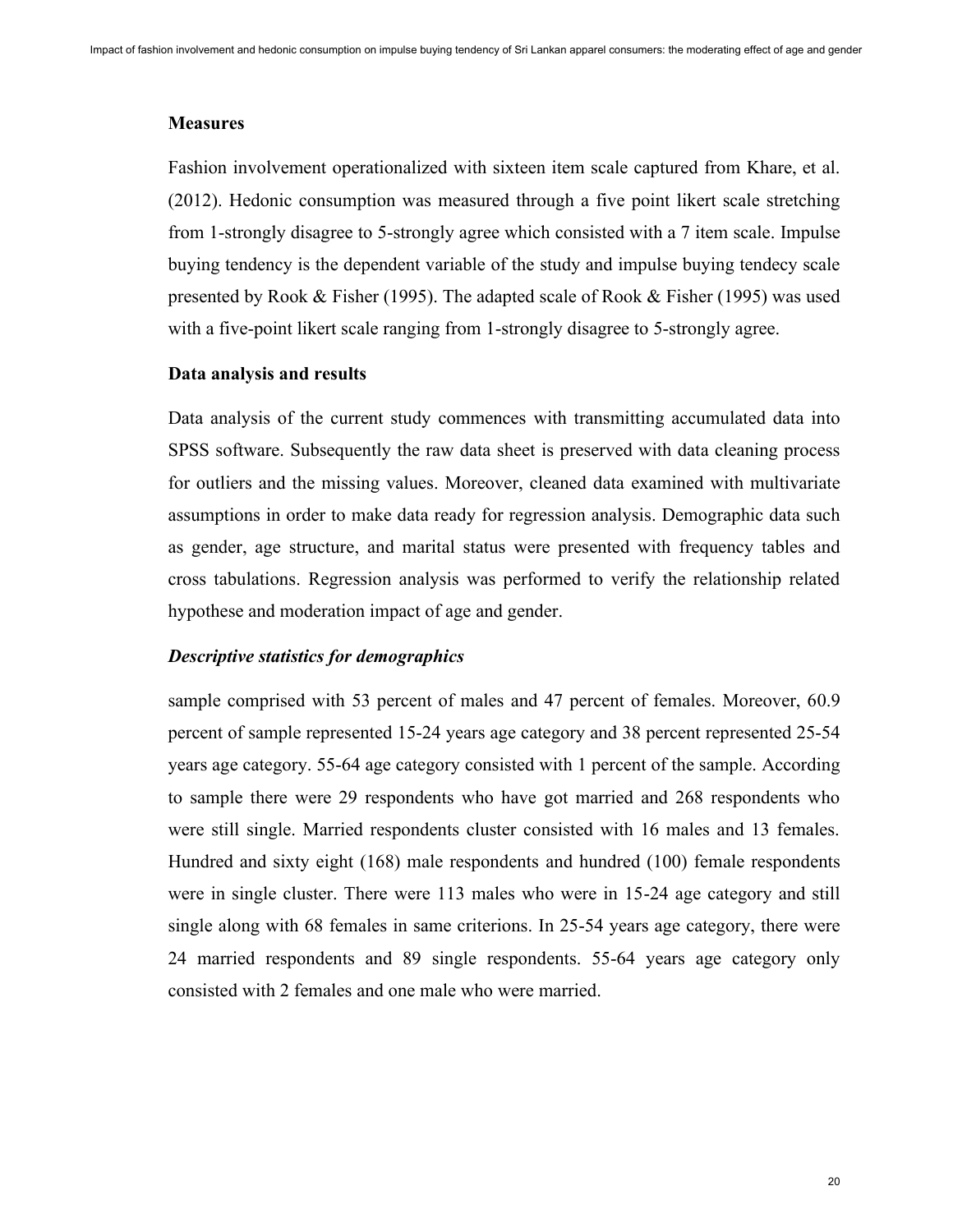## *Reliability and validity of measures*

Establishing validity of an instrument partitioned as content validity, criterion validity and convergent validity and reliability is an essential part of the quantitative studies. (Sekaran & Bougie, 2013). Emperically investigated instruments for impulse buying tendency, fashion involvement and hedonic consumption were elected to measure the constructs of the study in order to establish content validity. As proposed by experts minor refinements were done to improve the face validity to establish with content validity. Construct validity was established through a confirmatory factor analysis (CFA) which was executed for each variable of study. In the study Cronbach's Alpha value of the variables are tested to establish the internal consistency of the measures which is measured as reliability of measures. In the current study, AVE and Composite Reliability (CR) were considered to establish convergent validity and AVE and CR should be greater than 0.5 and 0.7 respectively. Convergent validity of the items was established through filtering factor loadings greater 0.45. Factor loadings of the indicators were used to calculate AVE and CR.

| Number   | Factor loadings   | Cronbach's | AVE   | <b>CR</b> |
|----------|-------------------|------------|-------|-----------|
| of items | (Minimum-Maximum) | Alpha      |       |           |
| −        | $0.562 - 0.786$   | 0.912      | 0.656 | 0.930     |
|          | $0.669 - 0.822$   | 0.839      | 0.675 | 0.893     |
|          | $0.658 - 0.747$   | 0.689      | 0.554 | 0.788     |
|          |                   |            |       |           |

**Table 1: Reliability & validity of measures**

*Source: Author compiled*

Moreover, discriminant validity of independent variables is established through a comparison of AVE of a certain independent variable along with the squared correlation values of the other variables. If the squared correlation values of the other variables are less than the AVE value of the considered independent variable, the discriminant validity is established.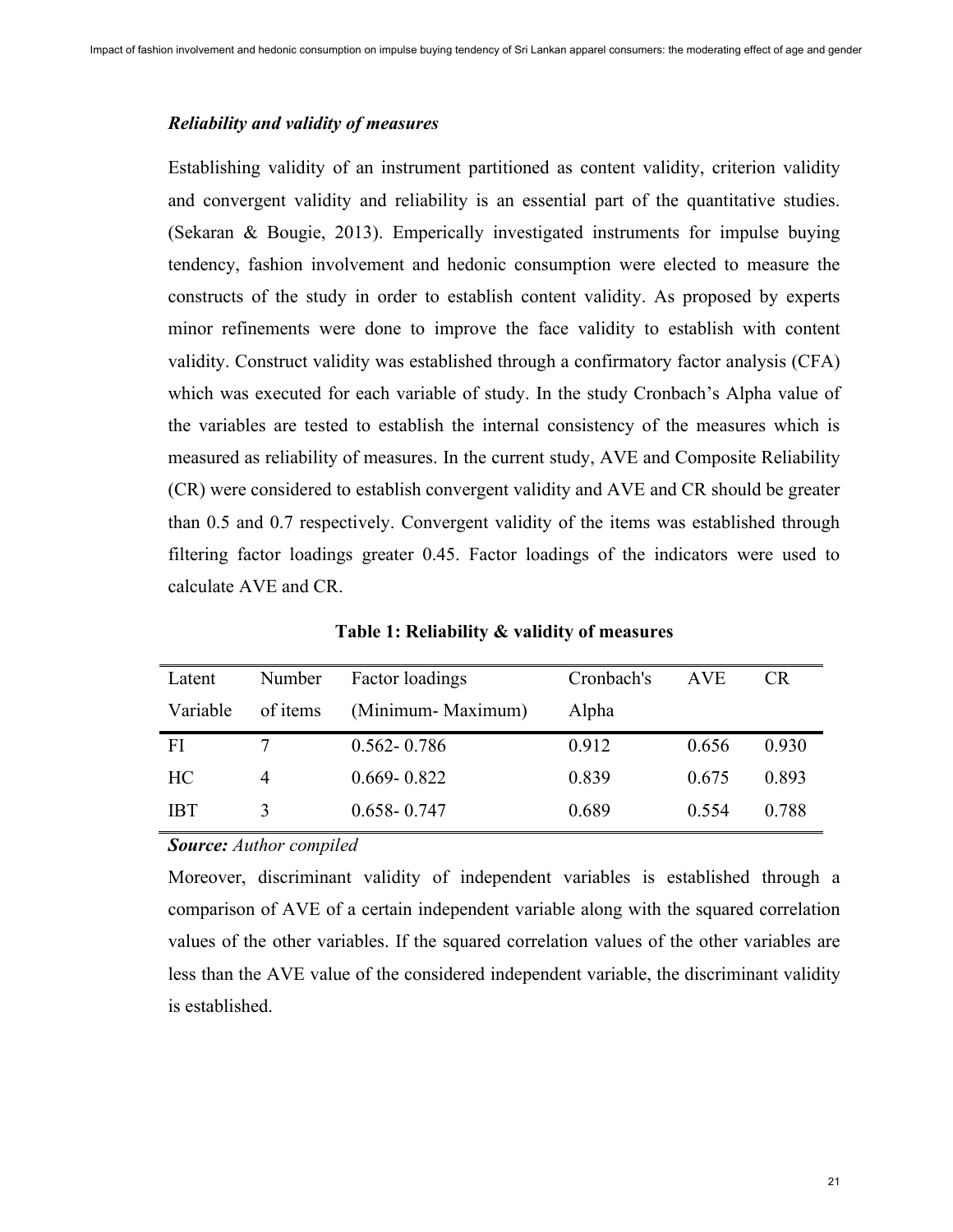|         |                            | FI mean   | HC mean |
|---------|----------------------------|-----------|---------|
|         | <b>Pearson Correlation</b> | 0.810     |         |
| FI mean | Sig. (2-tailed)            |           |         |
|         | N                          | 297       |         |
|         | <b>Pearson Correlation</b> | $.651$ ** | 0.821   |
| HC mean | Sig. (2-tailed)            | .000      |         |
|         | N                          | 297       | 297     |

# **Table 2: Discriminant validity**

\*\*. Correlation is significant at the 0.01 level (2-tailed).

*Source: Author compiled*

# **Regression analysis and hypotheses testing**

# *Assessment of direct relationships*

Multivariate assumptions folded as normality, linearity and mluticolinearity were accessed and proven to proceed with mutiple regression analysis. As portrayed in table 3, the impact of FI and IBT is significant ( $\beta$ =-0.203, P-value=0.000) and hyptheses (1) is accepted. Study has proposed hypotheses (2) in order to test whether there is an impact from HC on IBT and it was proven the impact is significant due to  $\beta$ =0.352, Pvalue=0.000.

| <b>Hypothesis</b>                           | Std.          | P- value | <b>Decision</b> |
|---------------------------------------------|---------------|----------|-----------------|
|                                             | $\beta$ value |          |                 |
| $H_1$ : Fashion involvement- impulse buying | 0.203         | 0.000    | Supported       |
| tendency                                    |               |          |                 |
| $H_2$ : Hedonic consumption- impulse        | 0.352         | 0.000    | Supported       |
| buying tendency                             |               |          |                 |
| $\mathbf{C}$ A d b $\mathbf{C}$             |               |          |                 |

| Table 3: Results of hypotheses testing $(H_1 - H_2)$ |  |  |  |
|------------------------------------------------------|--|--|--|
|------------------------------------------------------|--|--|--|

*Source: Author compiled*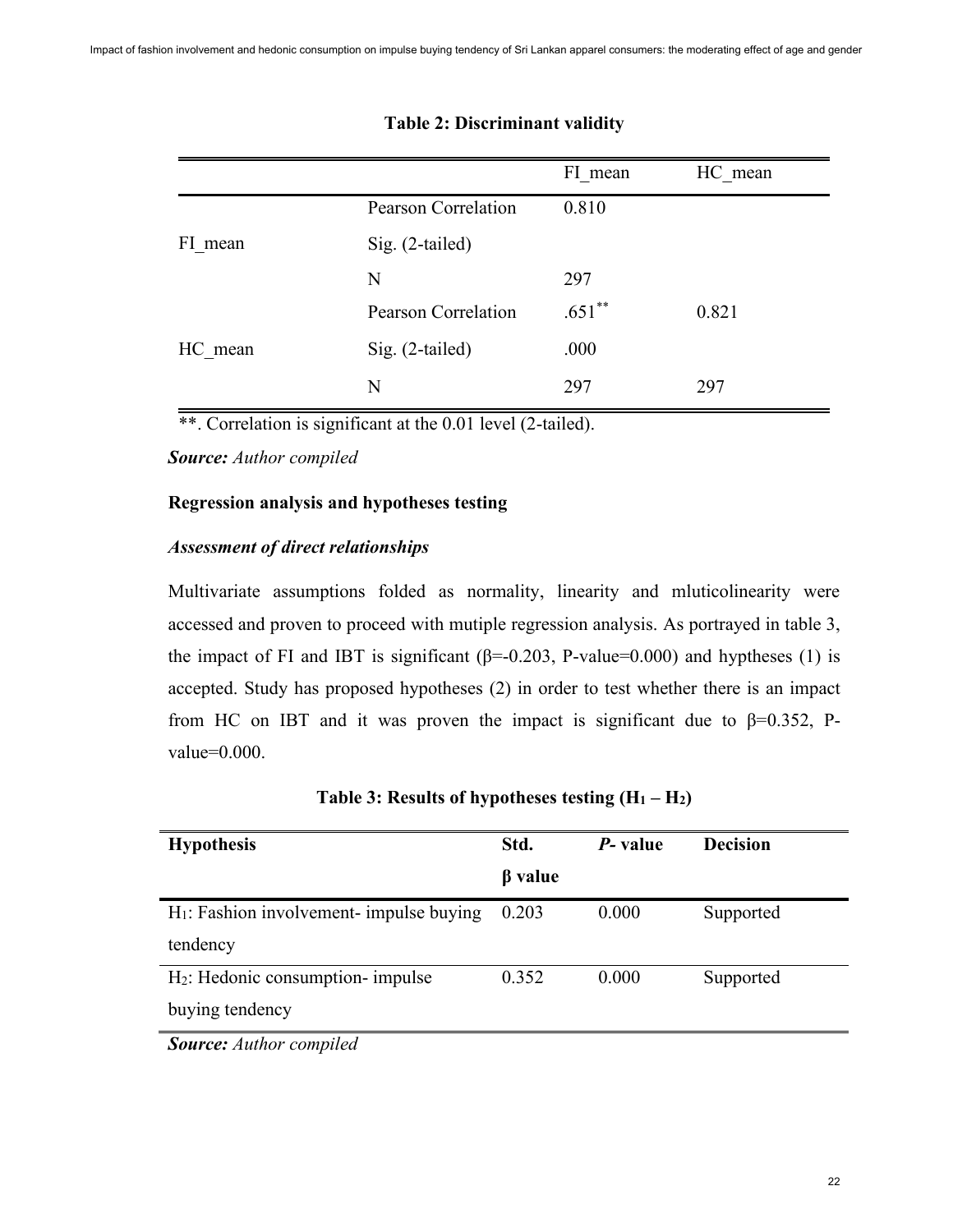# *Assessments of Moderating effects*

Hair et al. (2014, p.154) have defined the moderator effect as 'a third independent variable (the moderator variable) causes the relationship between a dependent/independent variable pair to change, depending on the value of the moderator variable. To test moderation impact for categorical variables- age and gender, researcher has employed dummy variable method and 10 regression analysis were conducted based on total number of categories in categorical variable and number of direct relationships. Table 4 summarized the moderation effects proposed by the study.

| <b>Hypothesis</b>                         | Std.                 | $P-$  | <b>Decision</b> |
|-------------------------------------------|----------------------|-------|-----------------|
|                                           | value of dummy<br>ß  | value |                 |
|                                           | variable             |       |                 |
| H31. Age has a significant moderating     | Young= $(0.070)$     | 0.354 | Not             |
| effect on the relationship between        | Young adult= $0.070$ | 0.353 | Supported       |
| fashion involvement and impulse buying    | Mature= $0.007$      | 0.985 |                 |
| tendency of fashions                      |                      |       |                 |
| H32. Age has a significant moderating     | Young= $(0.047)$     | 0.516 | Not             |
| effect on the relationship between        | Young adult= $0.043$ | 0.561 | Supported       |
| hedonic consumption tendency and          | Mature= $0.123$      | 0.730 |                 |
| impulse buying tendency of fashions       |                      |       |                 |
| H41. Gender has a significant             | Male= $(0.029)$      | 0.707 | Not             |
| moderating effect on the relationship     | Female= $0.023$      | 0.768 | Supported       |
| between fashion involvement and           |                      |       |                 |
| impulse buying tendency of fashions       |                      |       |                 |
| H42. Gender has a significant             | $Male = 0.038$       | 0.615 | Not             |
| moderating effect on the relationship     | Female= $(0.045)$    | 0.547 | Supported       |
| between hedonic consumption and           |                      |       |                 |
| impulse buying tendency of fashion        |                      |       |                 |
| Note: negative coefficients are bracketed |                      |       |                 |

# **Table 4: Results of hypotheses testing (H31 – H42)**

*Source: Author compiled*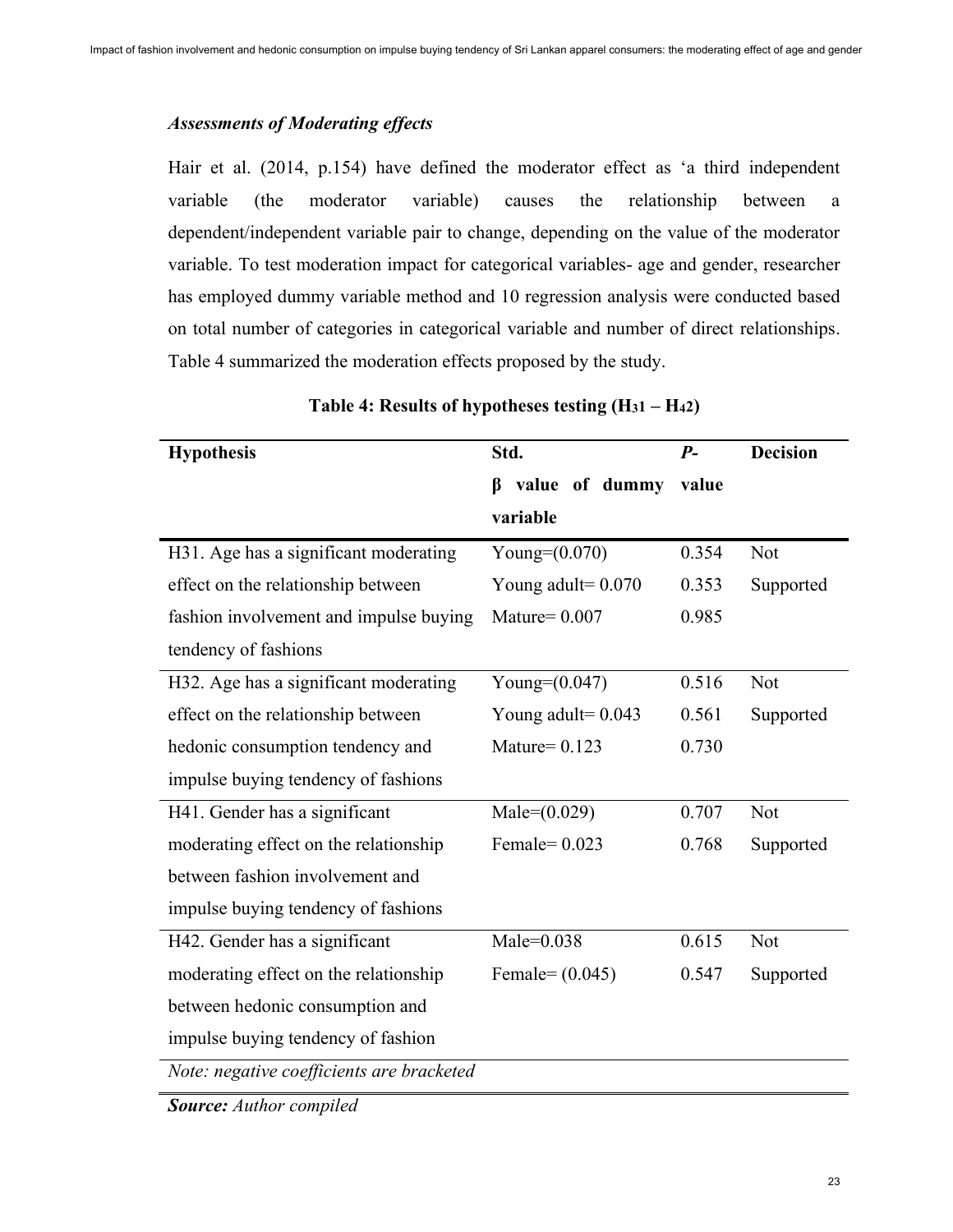As per table 4, none of the moderation impact related hypotheses were not proven hence all standardized β-values of dummy variables recorded with P- values above 0.000.

# **Discussion**

Researcher has identified several factors that triggering impulse buying tendency of general consumers including impulse buying of fashions to prove the first objective the study. There were Low price of product, marginal need for item, mass distribution, selfservice, mass advertising, prominent store display, Small Size or Light Weight and short product cycles of product (Stern, 1962). Most of the time, Sri Lankan fashion retail stores were driving with self-service concept at store premises and apparels and clothing were displayed in-store in an attractive manner. Fashions and clothing were light in weight and small in size to carry. Product life cycle of fashion and apparel were shorter and not long lasting. Therefore factors presented by Stern, (1962) can concerned as characteristics of a product which were caused to impulse buying and same factors can be implemented on products to make them impulsive. But these factors were only related to products and their retail outlet. Therefore requirement of integrating consumer related factors in explaining impulsive buying tendency of fashion consumers was emerged to researcher and has found following factors from previous studies.

Fashion involvement, hedonic consumption tendency and positive emotions were presented by Park, et al., (2006) in explaining impulsive buying tendency of fashions. Further researcher has found that fashion involvement and hedonic consumption were studied by Dhurup, (2014) in describing Impulse buying tendency of a developing country. In contrast researcher has identified store environment including ambient conditions, social characteristics and consumers' positive emotional responses as predicting factors of Impulse buying tendency of fashions with the Stimulus- Organism-Response (SOR) model by (Chang, et al., 2014). In contrast impulse buying was explained in relation to different product catagories under cognitive and affective aspect including fashions and clothing such as shirts/sweaters, pants/skirts, coats, underware/lingerie by (Coley & Burgess, 2003). In divergence, Tifferet & Herstein, (2012) has developed a model to examine brand commitment, impulse buying and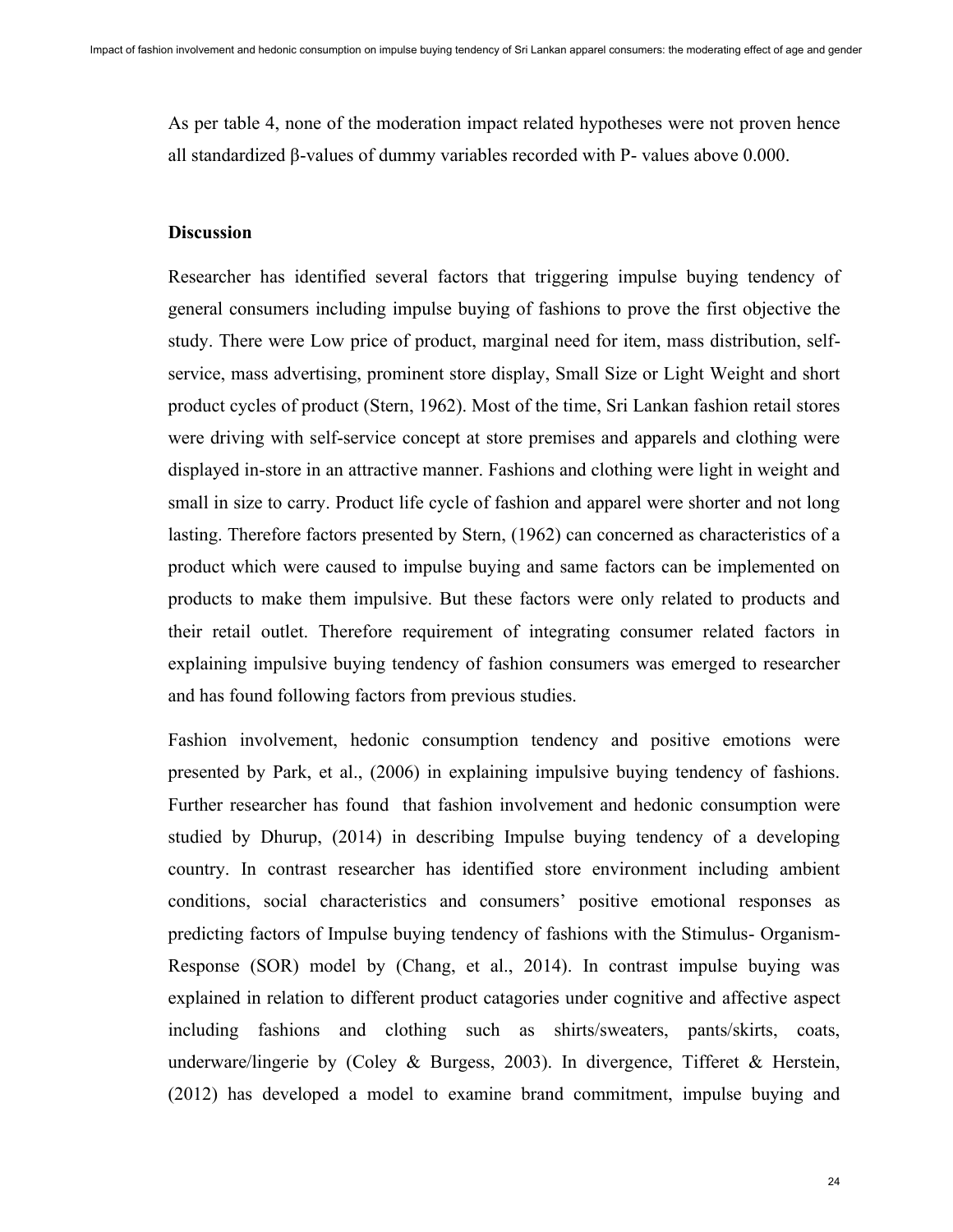hedonic consumption of fashions in terms of some demographic variables such as gender, age , family income and parental education.This research was evidenced to differnce of selceting barnds according to gender and impulsiveness and hedonism of each population. Findings of study revealed that women were more hedonic, impulsive and brandcommited than men for fashions. In present study resercher has conceptualized fashion involvement and hedonic consumption along with impulse buying tendency of Sri Lankan apparel consumers due to limited time frame of study and to make study more specific. Meantime researcher has added value to study with measuring moderating effect of age and gender on research topic.

According to general linear regression model, fashion involvement and hedonic consumption were significant in predicting impulse buying tendency of Sri Lankan fashion consumers. Fashion involvement was impacted on impulse buying with 0.203 beta coefficient. The same relationship was examined by previous studies (Dhurup, 2014; Park, et al., 2006). As emphasized by Park, et al., (2006), consumers with high degree of fashion involvement were more drived to buy fashions, clothing and new apparels within a shorter time after arrival to market. Further Dhurup, (2014) has signposted that fashion involvement explained twelve percent of the varaiance in impulse buying tendency of fashions. Fashion involvement was how customers perceived the applicability of fashions towards their self and likability for fashions and clothing. This idea was supported by Engel et al., (2005) as cited by Vieira, (2009, p. 180). Dhurup, (2014) postulated that fashion involvement was level of interest attached with a fashion product in consumer's mind. The scale of fashion involvement was comprehensive in examining the involvement towards fashions by Sri Lankan apparel consumers and it was positively affecting to impulse buying tendency of Sri Lankan apparel consumers.

Hedonic consumption was described as feelings at consumers mind such as enjoyment, excitement, fun, happiness and high experienced at their shopping experience. Hedonism was apparently deep-rooted in modern-day culture as a right to occupy in pleasureseeking activities for the pursuit of happiness and immediate gratification (Gabriel  $\&$ Lange, 2006) as cited by (Miller, 2013, p. 161). In present study researcher has examined predicting ability of hedonic consumption on impulse buying tendency of fashions. If the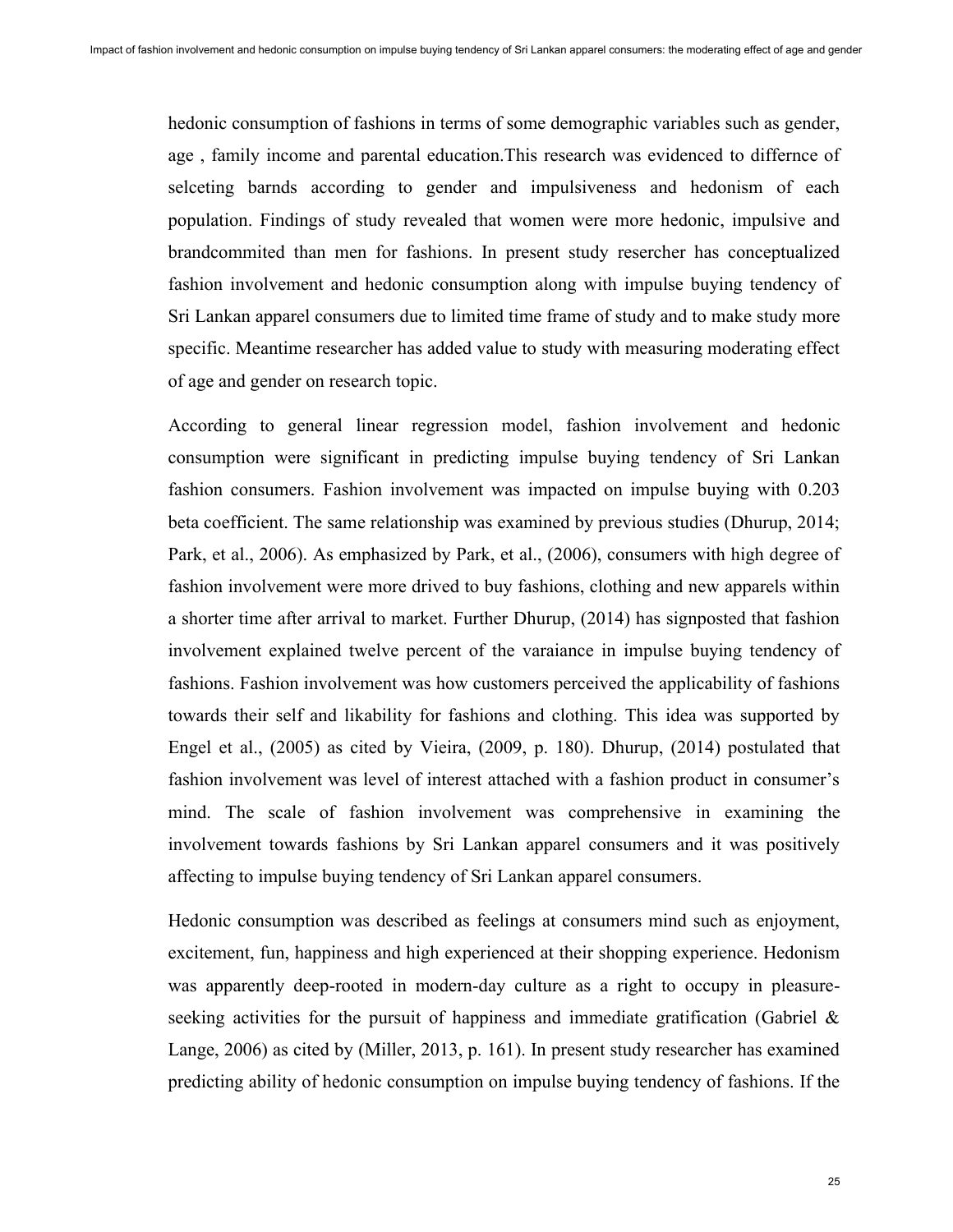consumer felt with happy, excitement, fun with some fashion related product or on an apparel, clothing, he tend to buy it suddenly. Hence there was a positive impact from hedonic consumption on impulse buying tendency of fashions. Same relationship was evidenced by previous academic works (Rook, 1987; Hausman, 2000; Park, et al., 2006). The hypothesis was verified by general regression analysis and beta coefficient of hedonic consumption was positive and significant with 0.05, level of significance. Consumers perception about novelty of clothing shopping, ability of fashion shopping to satisfy sense of curiosity, new experiences with clothing shopping and sensing about exploring new things were tested with questionnaire. Hence it was proved that, there was a significant positive impact from hedonic consumption on impulse buying tendency of fashions which was measured by hedonic desires of apparel consumers.

In present study researcher has added value on to research by measuring moderating role of age and gender on relationships between (FI), (IB) and (HC), (IB). As per established objectives and relevant propositions gender has a moderating effect on relationship between (FI), (IB) and (HC), (IB). Further researcher has articulated dummy variables to measure moderating effect of gender as male and female. According to regression analysis, beta coefficients of male and female dummy variables were poor. Beta coefficient of male dummy variable on relationship between fashion involvement and impulse buying tendency of apparel was poor and negative. Also there was poor negative beta coefficient of female dummy variable on relationship between hedonic consumption and impulse buying tendency of apparel. Meanwhile there was a poor positive unstandardized beta coefficient value of female dummy variable and male dummy variable on relationships between (FI), (IB) and (HC), (IB) respectively. But all beta coefficients of gender dummy variables were not significant with 0.05 level of significance (P-values of dummy variable  $> 0.05$ ). Therefore two propositions of moderating effect of gender was rejected. It was interesting to elaborate on finding that moderating effect of gender was not considerable or applicable on relationships between impulse buying tendency of fashions and involvement of customer for fashions. Meanwhile moderating effect of gender on hedonic consumption and impulse buying tendency of fashions was not significant. Finally, it was evidenced that gender was not a moderating variable to change relationship between (FI), (IB) and (HC), (IB). Therefore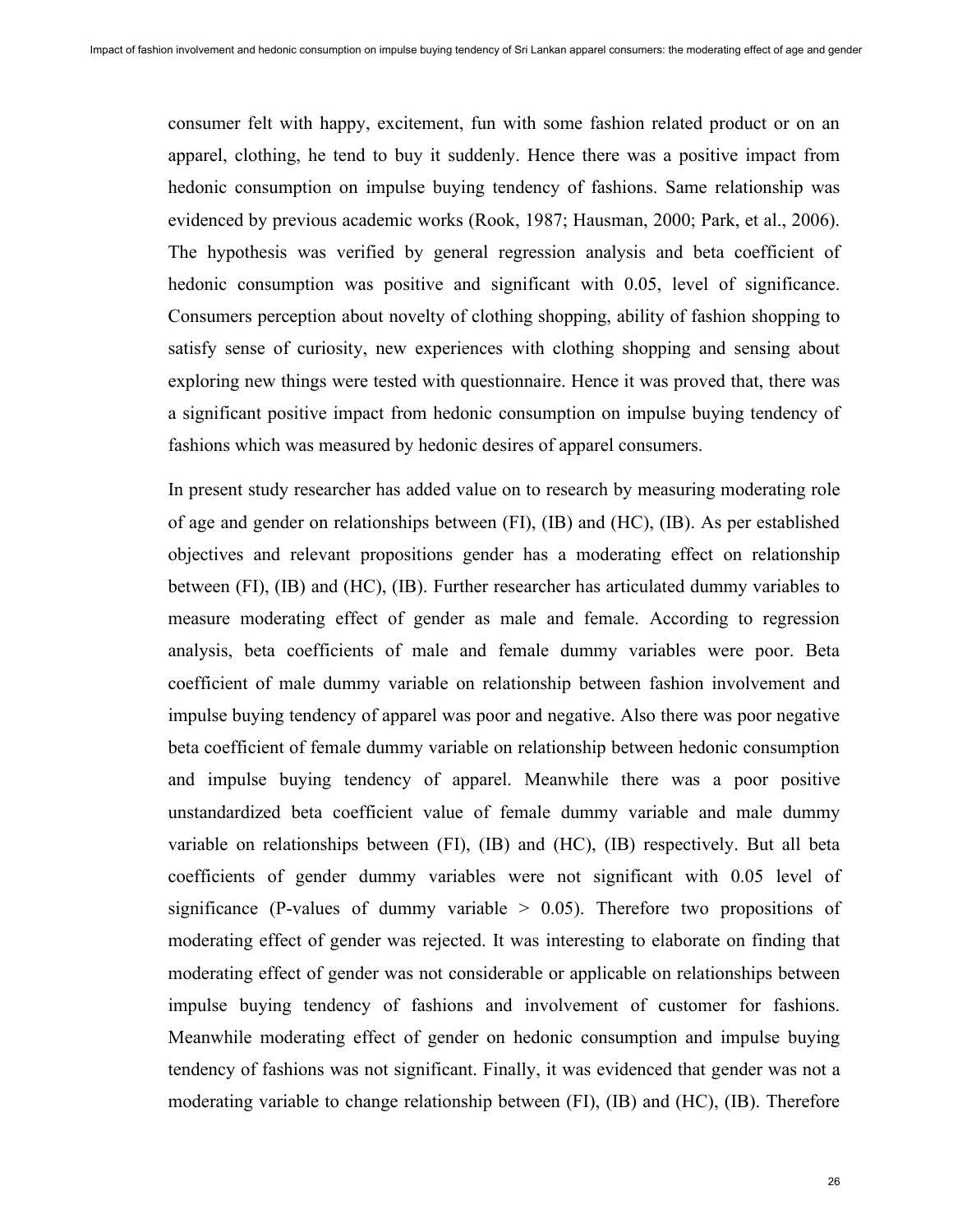fashion retailers only has to elaborate on direct relationship between (FI), (IB) and (HC), (IB). Further the moderating effect of gender can be verified with different samples drawn by Sri Lankan apparel consumer market. Hence future scholarly works were more required on this aspect.

In present study, age was another moderating variable. Age distribution of respondents of sample was categorized into three categories such as young (15-24 years), young adult (25-54 years) and mature (55-64 years). Therefore three dummy variables were developed and regressions were performed to assess moderating effect of age on relationships between (FI), (IB) and (HC), (IB). According to beta coefficient values of regressions for dummy variables of age, there were negative and positive impacts. Negative impacts were placed with young age category with relationships between (FI), (IB) and (HC), (IB). Nevertheless, the moderating impacts were not significant since Beta coefficients' P-values were greater than 0.05 level of significance. Furthermore, it was verified that age was not a changing variable of relationships between independent variable and dependent variable. In Sri Lankan apparel consumer market, relationship between consumer involvement with fashions and their impulse buying tendency was not moderated by age. Meanwhile excitement, enjoyment , fun and other sensory feelings which were predictors of Impulse buying tendency of apparels were not get affected by age in predictable ability of impulse buying tendency of apparel. Hence it was apparent that there was no moderating effect of age on relationships between (FI), (IB) and (HC), (IB). In addition, it was a finding towards marketers that, Age did not act as a predictor or mediator of relationships between (IB) and (FI) or (HC).

# **Theoretical Implications**

Impulse buying tendency was a considerably researched area by academics (Stern, 1962; Rook, 1987; Rook & Fisher, 1995; Pollay, 1968; Verplanken & Herabadi, 2001). Fashion involvement (O'cass, 2004; Auty & Elliott, 1998; Vieira, 2009; Khare, et al., 2012) and hedonic consumption (Kang & Park-Poaps, 2010; Tifferet & Herstein, 2012) which are independent variables of study were studied by different scholars under different topics with collaboration of variety of variables and constructs. Nevertheless the model of present study was less researched area (Park, et al., 2006; Dhurup, 2014). Fashion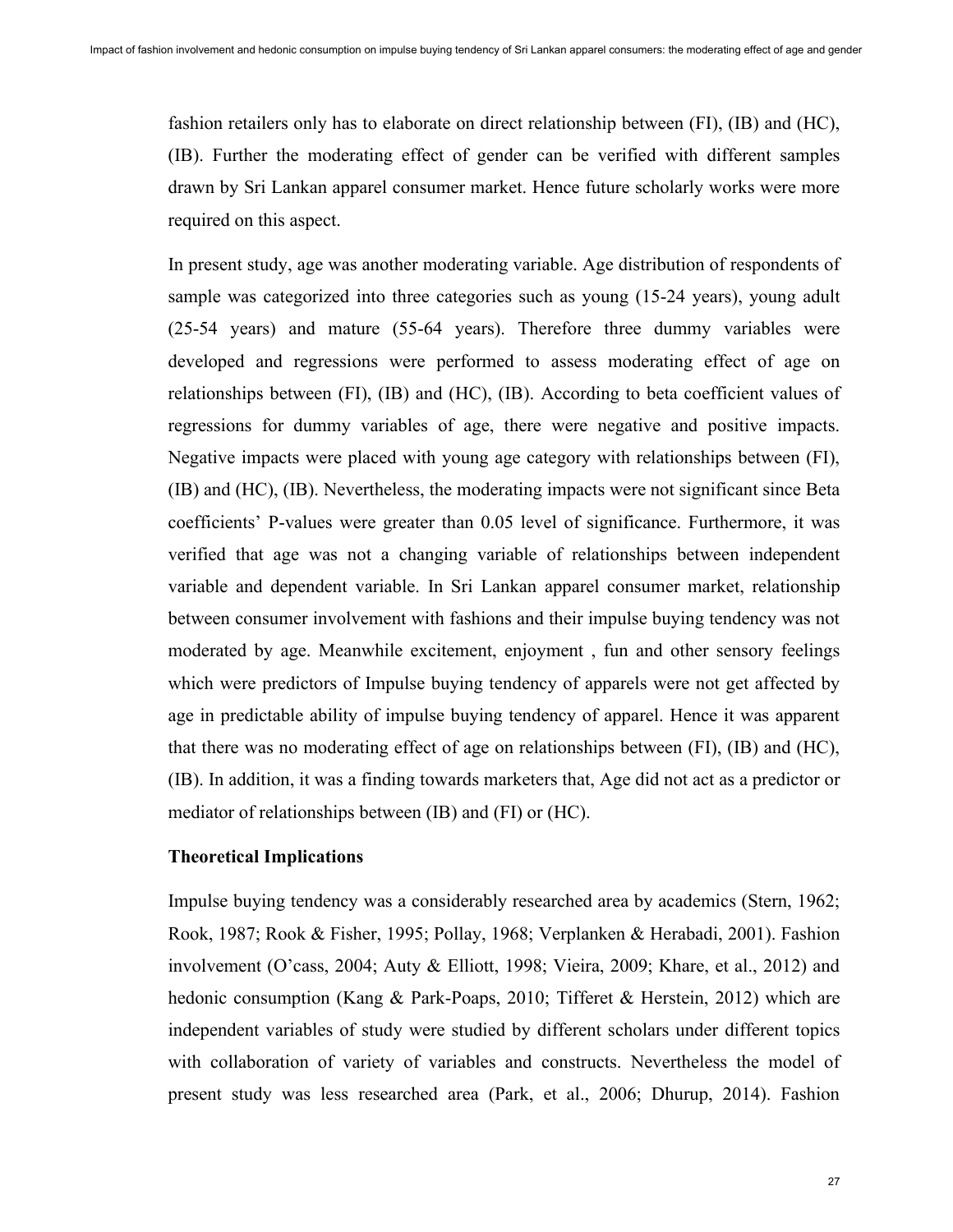involvement and hedonic consumption were conceptualized by researcher as predicting variables of impulse buying tendency of Sri Lankan apparel consumers. In Sri Lankan context there were only few studies were conducted in relation to impulse buying, fashion involvement and hedonic consumption (Pituwela, 2012; Rathnayake, 2011). Further the fundamental model of study was not studied in Sri Lankan apparel consuming market. Therefore present study was significant in contributing a theoretical value addition to Sri Lankan fashion and apparel related research areas. Mean time age and gender were integrated in several previous studies (Tifferet & Herstein, 2012; Coley & Burgess, 2003; Stern & Gauld, 1987; Khare, et al., 2012) in relation to fashion involvement, Hedonic consumption and Impulse buying tendency. Nevertheless moderating effect of age and gender was not examined previously in Sri Lankan apparel consumer market with relation to fundamental regression of study. Therefore present study has contributed to explain moderating effect of age and gender in Sri Lankan apparel consumer market.

## **Managerial Implications**

It is worthy to mention that, increased work load on consumers' mind set and competitiveness of world made consumers into sudden decision making, tempting and quickly tempered. This complex situation rotated apparel consuming industry into a fast moving industry where merchandise of industry (finished garments and clothing) was low in price, mass advertised, mass available, easy to carry due to light weight, shorter product cycle, small in size, marginally required and prominently displayed and selfservicing (Stern, 1962). These characteristics lead apparel consumer market to be impulsive. Above mentioned characteristics were identified by researcher under a relevant discussion as essentials of an apparel product or finished garment or whatever fashionable item to make them more impulsive in perspective of customer. Simply a fashionable product, finished garment or clothing item became an impulsive buying item for customer, if particular item was consisted with blender of these implementations. Hence, factors which influence impulse buying were presented by Stern, (1962) in his study "significance of impulse buying for today" merely applicable for apparel consuming market in present. A golden path was opened by Stern, (1962) for today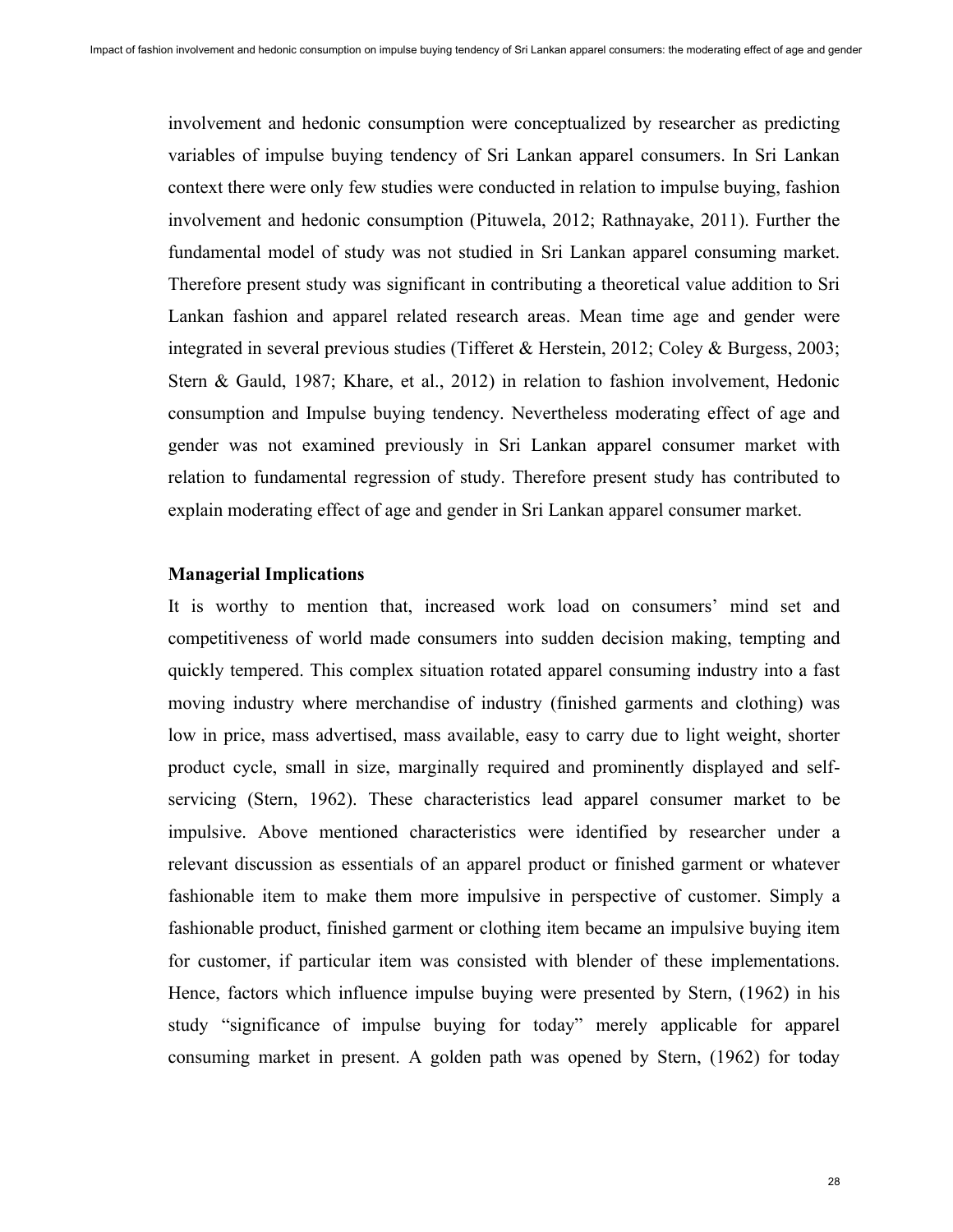apparel industry marketers to reap doubled and doubled profits over stimulating impulse purchases of patronages with these factors.

In contrast due to increased market expansion of apparel consumer market, an average apparel marketer also came with a variety of apparel products with mixture of these factors. Therefore competitive advantage gained from study of Stern, (1962) was not further applicable. Requirement of a consumer oriented approach was emerged. Further present study has presented a linear relationship between Impulse buying tendency of Sri Lankan apparel consumers and their level of fashion involvement and hedonic consumption tendency. As depicted by researcher hedonic consumption tendency and fashion involvement has positive impact on impulse buying of fashions. Fashion involvement is the level of engagement showed by consumer in related to fashions, apparels and clothing. Hedonic consumption was referred to inner feeling of consumers such as fun, excitement, enjoyment, happiness, curiosity and high felt at the shopping experience. Nevertheless hedonic consumption of consumers has showed relative strength in predicting impulse buying tendency of fashions. Therefore marketers has opportunity to capture hedonic needs of consumers and satisfy them within fashion retail store premises. Further fashion retail marketers can stimulate hedonic desires of fashion consumers and persuade them to make impulse purchases on apparels, fashions or clothing. In-store promotions, prominent displays, virtual dressing for dummies make consumer more excited, enjoyed and high. Meanwhile consumers make positive evaluations on them and react in favorable way to purchase fashions and clothing impulsively. Experiential marketing could be implemented within store premises to make more pleasant, fun, joyful fashion shopping experience for consumers to induce impulse purchases of fashions.

As signposted by researcher there was no moderating effect of age and gender on relationships between fashion involvement and impulse buying along with hedonic consumption and impulse buying. Therefore marketer could implement marketing strategy with only referring to relationships between dependent and independent variable as per study without catering moderating variables such as age and gender. Simply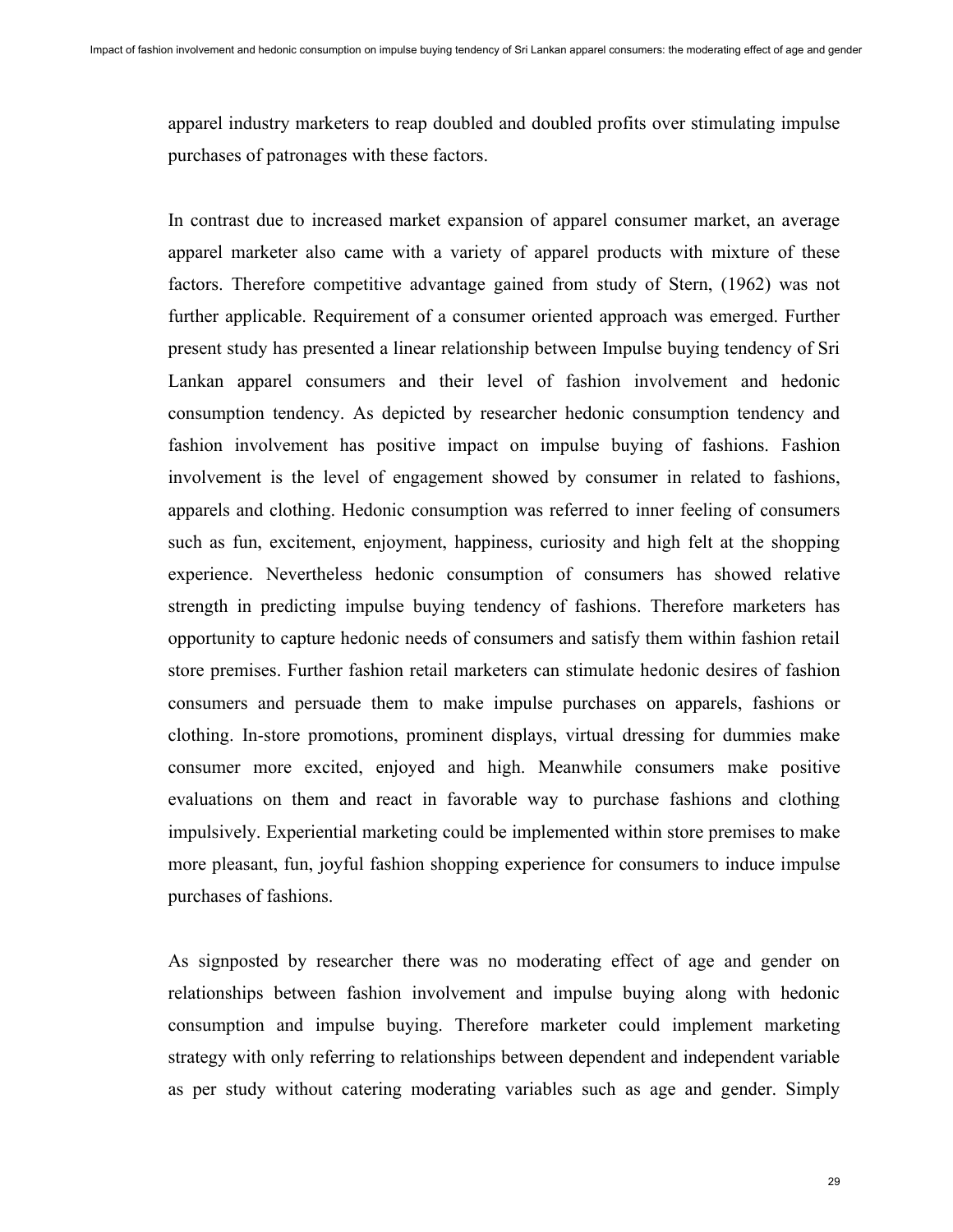differences of age and gender on impact of fashion involvement and hedonic consumption on impulse buying tendency of Sri Lankan apparel consumers were not considerable in articulating marketing strategy for apparels. Nevertheless time availability of consumers, money availability of consumers and task definition has affected to relationship between impulse buying of apparel consumers with referring to independent variables such as store environment, social characteristics (Chang, et al., 2014). Finally researcher has found that there was no any significant difference of impulse buying tendency of Sri Lankan apparel consumers according to age and gender. Therefore marketers not required to identify segments of consumers markets who are impulsive with reference to age and gender. It was apparent that men and women were equal in impulse buying of apparel. Hence marketers not required to customize their marketing strategies according to gender. A common marketing program was applicable for both segments in a similar manner to induce impulse buying of apparels. Meanwhile youngers, young adults, matures were not showed significant differences on impulse buying of apparels. Consequently, opportunity was opened for marketers to fight with rivals in market and reap profits over young, young adult, mature apparel consuming markets with a marketing strategy to fulfill hedonic desires and attract consumers into store and induce their impulse purchases to rocketed sales.

## **Limitations and directions for future research**

There were few limitations of present study in terms of variables of study and methodology of study. Researcher has examined impulse buying tendency of Sri Lankan apparel consumers in terms of fashion involvement and hedonic consumption. Study was explained 31.1% variance of impulse buying tendency of Sri Lankan apparel consumers. Therefore approximately 70% of impulse buying tendency of apparel consumers was not explained by model of study since model was consisted with only two independent variables. Nevertheless previous studies have presented positive emotions (Park, et al., 2006), store environmental characteristics and social factors (Chang, et al., 2014). Therefore researcher suggest to study on impulse buying tendency of apparel consumers with reference to store environment, social characteristics and positive emotions. Further moderating variables of present study were not significant to moderate relationships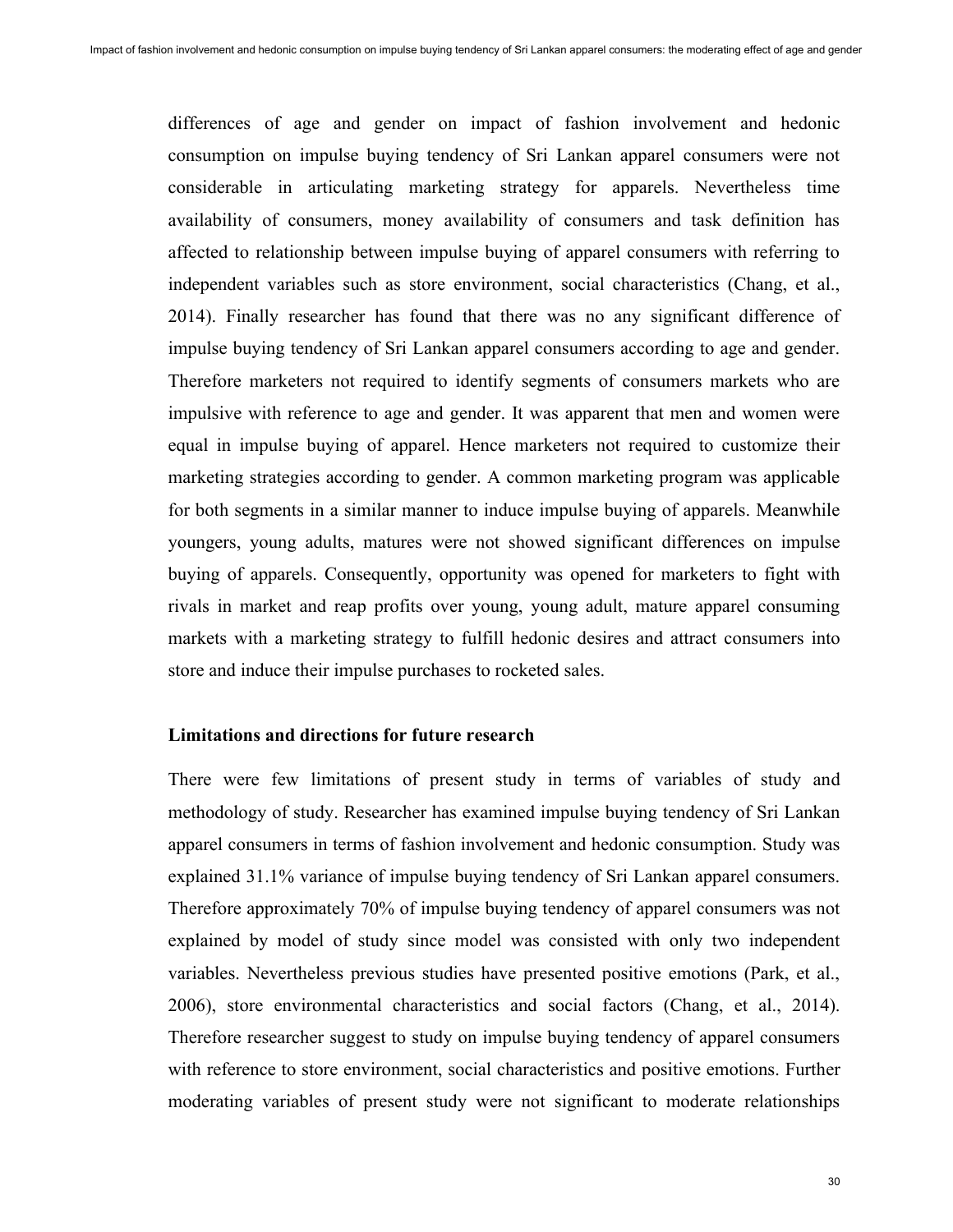between (FI), (IB) and (HC), (IB). Hence researcher suggested to predict impulse buying tendency of Sri Lankan apparel consumer with time availability, money availability, task definition (Chang, et al., 2014).

Researcher has employed single cross-sectional research design where responses of sample was captured for once at a specific time frame (Malhotra & Dash, 2010). Hence finding of research may not be applicable with market after few years. Therefore researcher suggest to conduct research as a longitudinal research where same sample of respondents were measured for several times on same topic between a specific times. Moreover researcher suggest to draw a sample from major districts of country to make sample more representative rather a sample drawn from nearby urbanized area. Cultural factors effects on consumer decision making process considerably. Furthermore researcher suggest to hypothesize moderating effect of cultural influence on impulse buying of apparels in Sri Lankan context.

#### **Conclusion**

Researcher has suggested variety of factors that impulse buying tendency of fashion consumers in general and specifically. Stern, (1962) has presented several factors that triggers impulse buying of general merchandises including fashions and those factors were derived into product related factors and store related factors. Further consumers' related factors were searched and developed the base of research to measure impact of fashion involvement and hedonic consumption on impulse buying tendency of Sri Lankan apparel consumers with moderating role of age and gender. Initial regression model proved there was a positive impact from fashion involvement and hedonic consumption on the impulse buying tendency of apparels. The model was significant and Beta coefficients of (FI), (HC) and constant were significance with 0.05, level of significance. Moderating effect of gender on individual relationships between (FI), (IB) and (HC), (IB) was verified and there was no significant moderating effect of gender existed on relationships between (FI), (IB) and (HC), (IB). Therefore both male and female populations could be concerned as one population hence the moderation impact of gender is proven as null. Thereafter moderating effect of age was assessed. Same as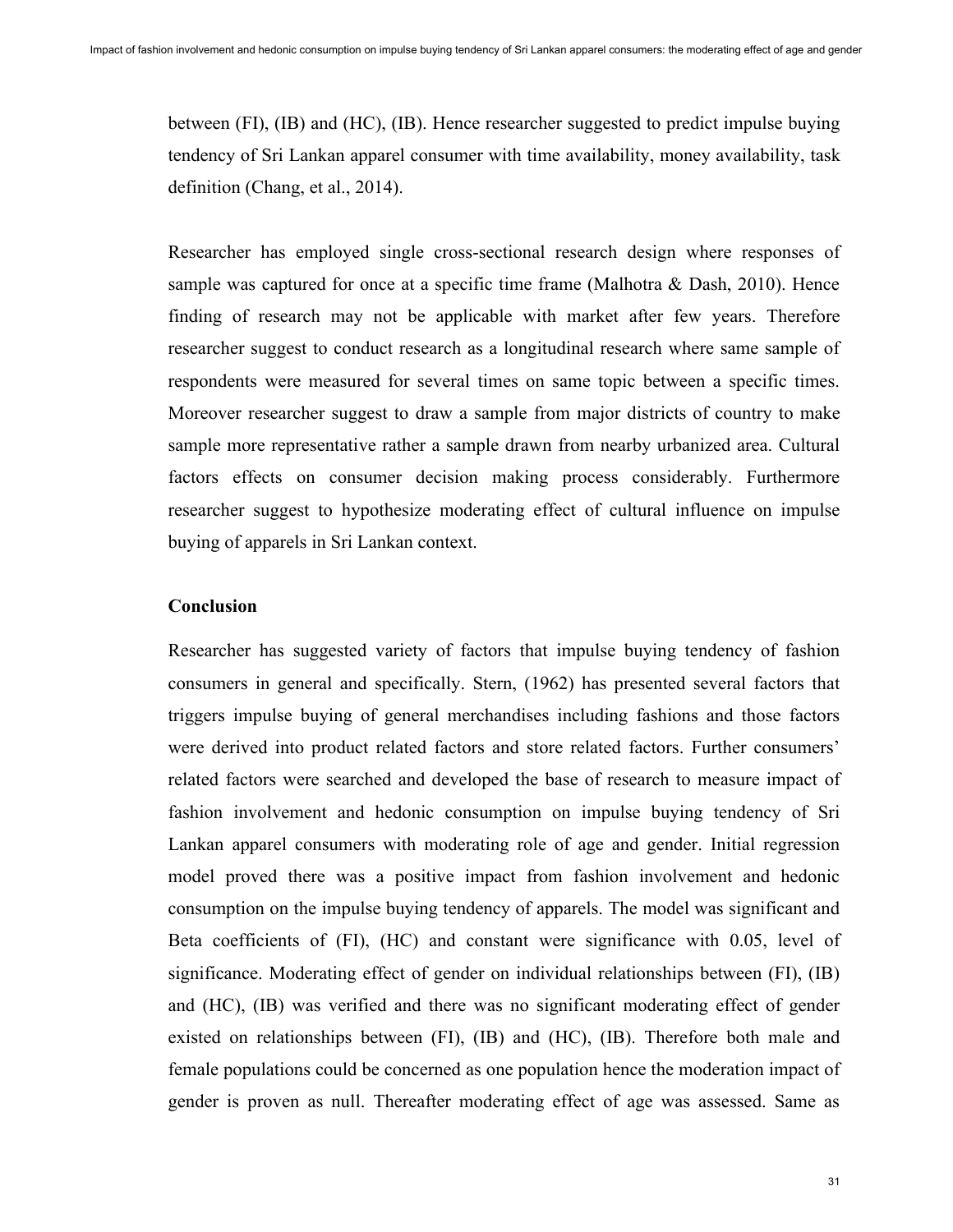gender, there was no significant moderating effect on individual relationships between (FI), (IB) and (HC), (IB) from age and it is advisable to marketers to disregard age difference in fashion marketing activities to stimulate fashion involvement and hedonic consumption.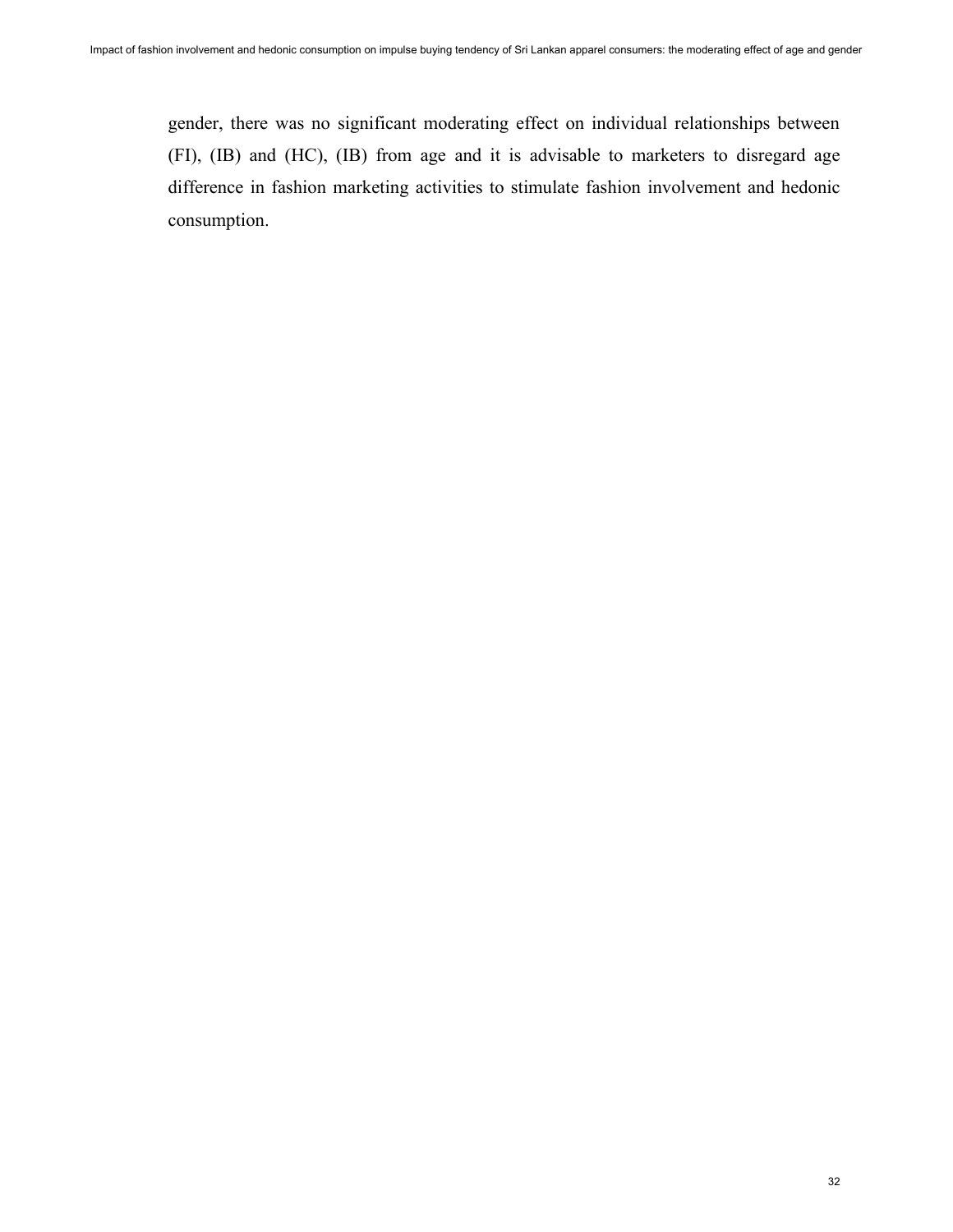#### **References**

Abrahams, B., 1997. It's all in the mind. Marketing, pp. Vol. 27, pp. 31 -33.

Ainslie & George, 1975. Specious Reward: A Behavioral Theory of Impulsiveness & Impulse Control. Psychological Bulletin, July, pp. 463-496.

Alsughayir, A. & Albarq, A., (1982) Examining a theory of reasoned action (TRA) in internet banking using SEM among Saudi consumer.

Andrew, J. & Darshika, P., 2004. The marketing directions of two. European Journal of Marketing, pp. Vol. 38 Iss 7 pp. 770 - 789.

Applebaum, W., 1951. Studying customer behavior in retail stores. Journal of Marketing (Pre-1986), pp. Vol. 16, October, p.172.

Auty, S. & Elliott, R., 1998. Fashion involvement, self-monitoring and the meaning of brands. Journal of Product & Brand Management, pp. Vol. 7 Iss 2 pp. 109 - 123.

Banister, E. & Hogg, M., 2004. Negative symbolic consumption and consumers' drive for self-esteem: the case of the fashion industry. European Journal of Marketing, pp. Vol. 38 No. 7, pp. 850-68..

Bayley, G. & Nancarrow, C., 1998. Impulse purchasing: a qualitaive exploration of the phenomenon. Qualitative Market Research: An International Journal, pp. Vol. 1, No. 2, pp. 99-114.

Beatty, S. & Ferrell, M., 1998. Impulse buying: modeling its precursors. Journal of Retailing, pp. Vol. 74 No. 2, pp. 169-91.

Brici, N., Hodkinson, C. & Sullivan-Mort, G., 2013. Conceptual differences between adolescent and adult impulse buyers. Young Consumers, pp. Vol. 14 Iss 3 pp. 258 - 279.

Chang, H., Yan, R. & Eckman, M., 2014. Moderating effects of situational characteristics on impulse buying. International Journal of Retail & Distribution Management, pp. Vol. 42 Iss 4 pp. 298-314.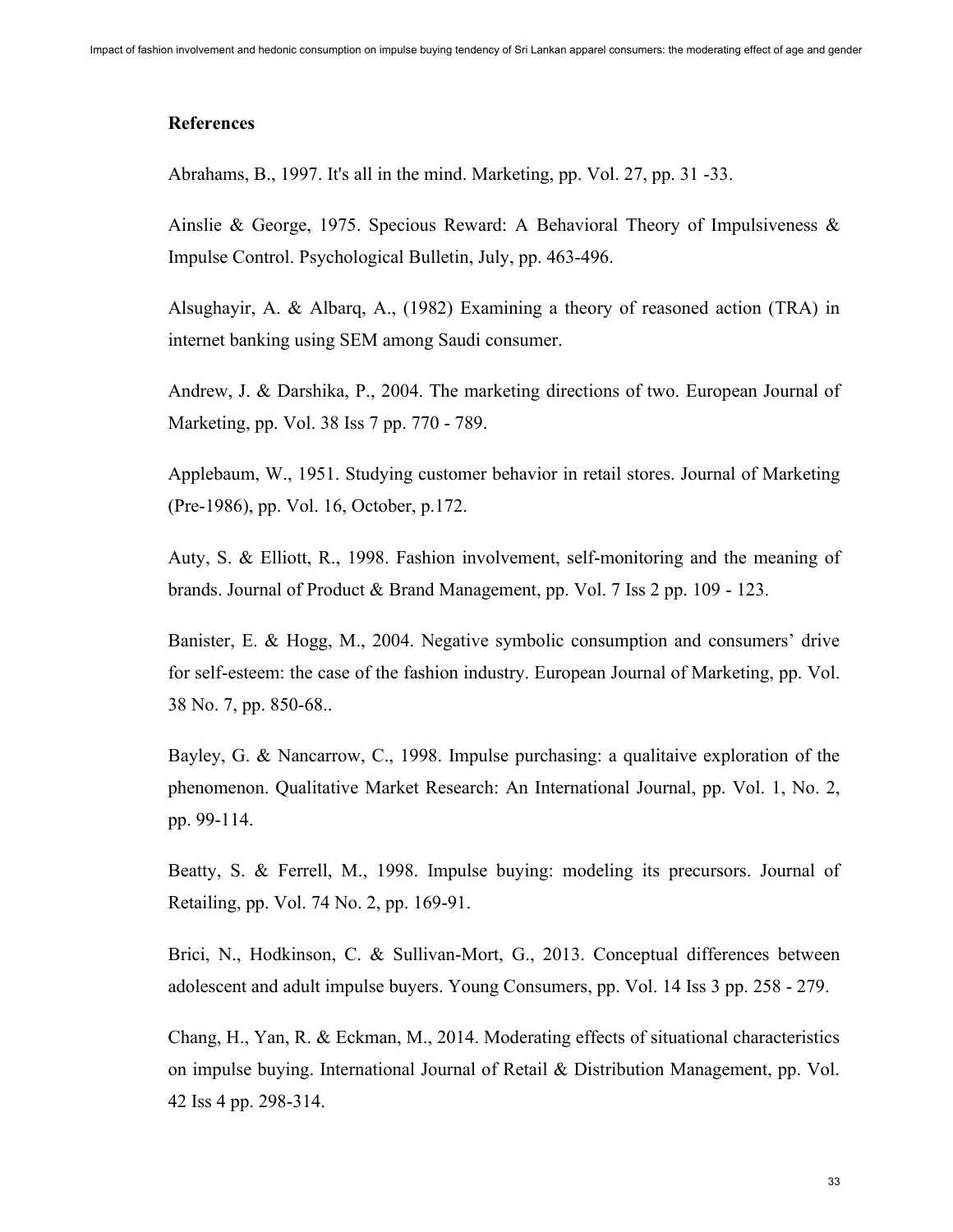Coley, A. & Burgess, B., 2003. Gender differences in cognitive and affective impulse buying. Journal of Fashion Marketing and Management: An International Journal, pp. Vol. 7 Iss 3 pp. 282-295.

David, H., Anne, M. & Lavack, F., 2008. Impulse buying: the role of affect, social influence and subjective wellbeing. Journal of Consumer Marketing, pp. Vol. 25 Iss 1, pp. 23-33.

Dennis, W. & Rook, 1987. The Buying Impulse. Journal of Consumer Research, pp. Vol. 14, No. 2, pp. 189-99.

Dhurup, M., 2014. Impulsive fashion apparel consumption: The role of hedonism, fashion involvement and emotional gratification in fashion apparel impulsive buying behaviour in a developing country. Mediterranean Journal of Social Sciences, May.pp. 168-177.

Dittmar, H., Beattie, J. & Friese, S., 1996. Object, decision and considerations and self image in men's and women's impulse purchases. International Journal of Psychonomics, pp. Vol. 93, Nos 1-3, pp. 87-206.

Engel, J. & Blackwell, R., 1982. Consumer behavior. Chicago(IL): Dryden Press.

Fishbein, M. & Ajzen, I., 1975. Belief, Attitude, Intention and Behavior: An Introduction to Theory and Research. Boston, MA: Addison-Wesley.

Goldenson & Robert, M., 1984. Longman Dictionary of Psychology. New York: Longman.

Gould, S. & Stern, B., 1989. Gender schema an fashion consciousness. Psychology and Marketing, Summer, pp. Vol. 6 Iss. 2, pp. 129-145.

Han , Y., Morgan, G., Kotsiopulos, A. & Kang- Park, J., 1991. Impulse buying behavior of apparel purchasers. Clothing and Textile Research Journal, pp. Vol. 9 No. 3, pp. 15-21.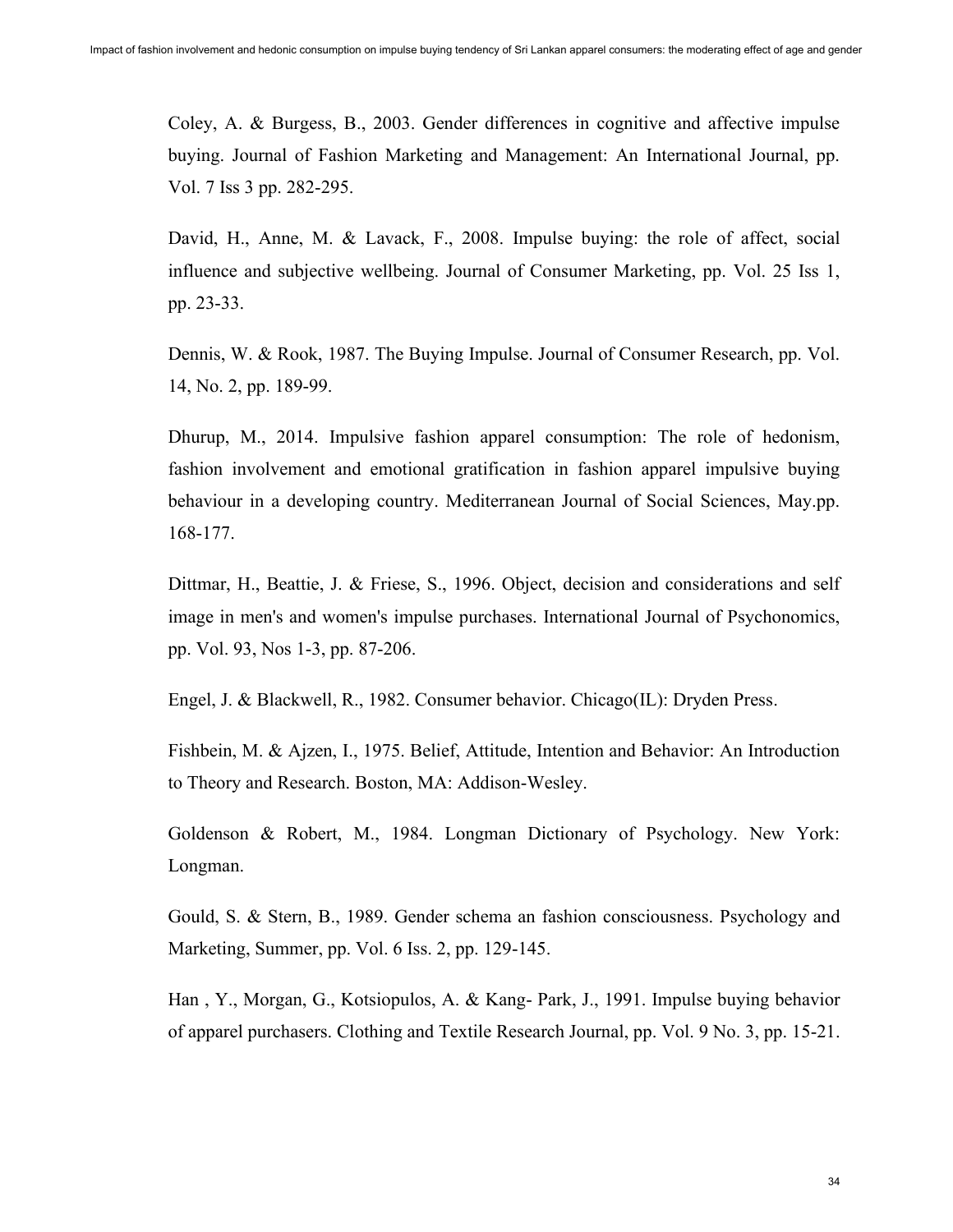Hausman, A., 2000. A multi-method investigation of consumer motivations in impulse buying behavior. Journal of Consumer Marketing, pp. Vol. 17 No.15, pp. 403-19.

Hirschman, & Elizabeth, C., 1980. "Innovativeness, Novelty Seeking and Consumer Creativity. Journal of Consumer Research, pp. pp. 283-95.

Jones, M., Reynolds, K., Weun, S. & Beatty, S., 2003. The- product-specific nature of impulse buying tendency. Journal of Business Research, pp. Vol. 56 No. 7, pp. 505-11.

Kaiser , S. & Freeman, C., 1989. Meaningful clothing and the framing of emotion: toward a gender-relational understanding. The Society for the Study of Symbolic Interaction, August.

Kang, J. & Park-Poaps, H., 2010. Hedonic and utilitarian shopping motivations of fashion leadership. Journal of Fashion Marketing and Management: An International Journal, pp. Vol. 14 Iss 2 pp. 312-328.

Khare, A., Mishra, A. & Praveen, C., 2012. Influence of collective self esteem on fashion clothing involvement among Indian women. Journal of Fashion Marketing and Management: An International Journal, pp. Vol. 16 Iss 1 pp. 42 - 63.

Ko, S., 1993. The study of impulse buying of clothing products. Seoul: unpublished Master's thesis, Seoul National University.

Kotler, P., Keller, K., Koshy, A. & Jha, M., 2009. Marketing Management. England: Pearson Publications.

Malhotra, N. & Dash, S., 2010. Marketing Research: An Applied Orientation, 6th edition. Noida: Pearson Education Inc.

Miller, K., 2013. Hedonic customer responses to fast fashion and replicas. Journal of Fashion Marketing and Management: An International Journal, pp. Vol. 17 Iss 2 pp. 160 - 174.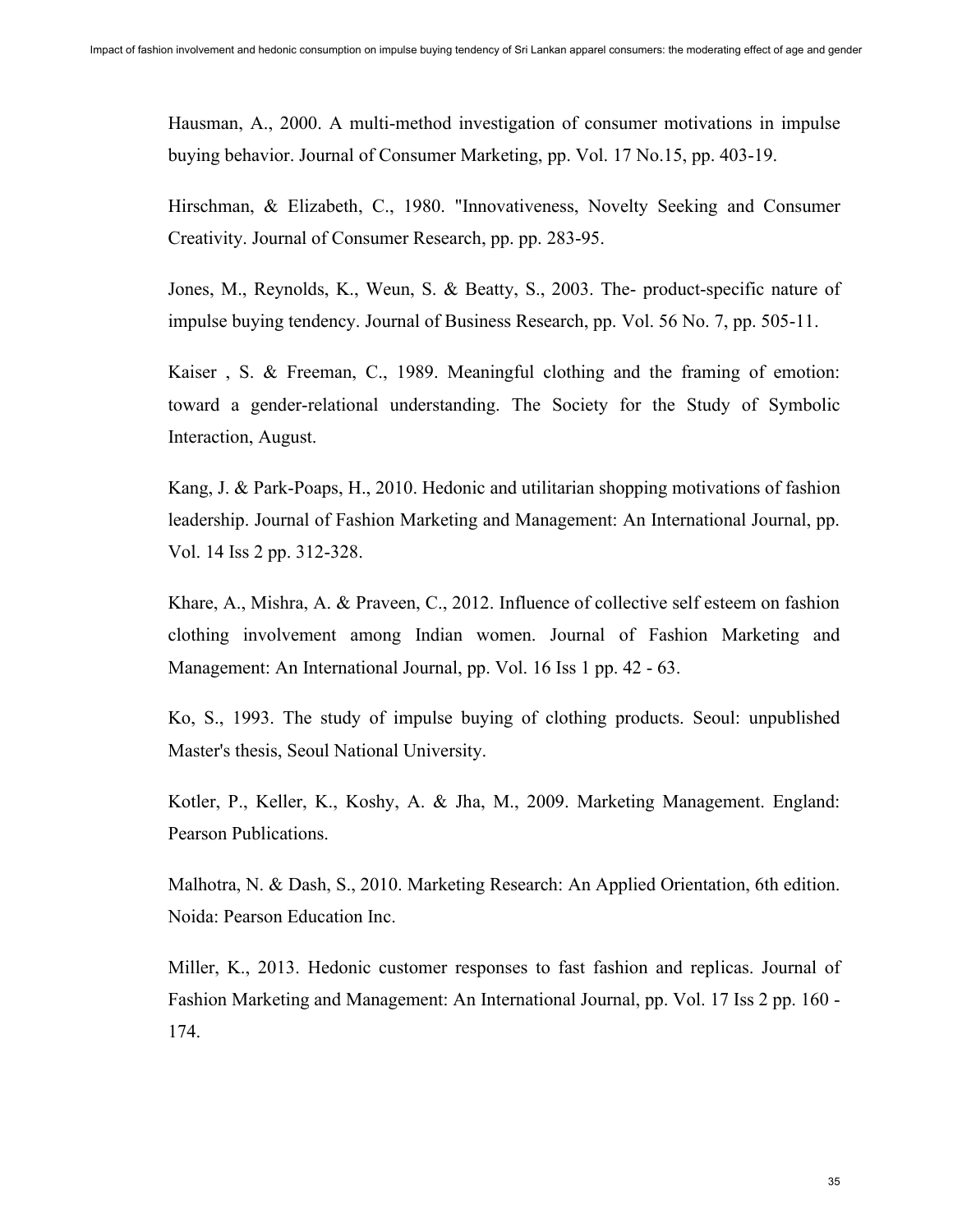Noh, M., Runyan, R. & Mosier, J., 2014. Young consumers' innovativeness and hedonic/utilitarian cool attitudes. International Journal of Retail & Distribution Management, pp. Vol. 42 Iss 4 pp. 267 - 280.

O'Cass, A. & Choy, E., 2008. Studying Chinese generation Y consumers' involvement in fashion clothing and perceived brand status. Journal of Product & Brand Management, pp. Vol. 17 Iss 5 pp. 341 - 352.

O'Cass, A., 2004. Fashion clothing consumption: antecedents and consequences of fashion clothing involvement. European Journal of Marketing, pp. Vol. 38 Iss 7 pp. 869 - 882.

Parboteeah, D., 2005. A model of online impulse buying: an emperical study, unpublished doctoral thesis. DC(Washington): Washington State University.

Park, E., Kim, E. & Forney, J., 2006. A structural model of fashion-oriented impulse buying behavior. Journal of Fashion Marketing and Management: An International Journal, pp. Vol. 10 Iss. 4, pp. 433-46.

Paulhus, D., 1984. Two-components model of socially desireable responding. Journal of Personality and Social Psychology, pp. Vol. 46 No. 3, pp. 598-609.

Pituwela, K., 2014. Influence of culture on consumer behavior in the fashion industry. s.l.:s.n.

Rathnayake, C., 2011. An empirical investigation of fashion consciousness of young fashion consumers in Sri Lanka. Young Consumers, pp. Vol. 12 Iss 2 pp. 121 - 132.

Rook, D., 1987. The buying impulse. Journal of Consumer Research, pp. Vol. 14 No. 2, pp. 189-99.

Rook, D. & Fisher, R., 1995. Normative influence on impulsive buying behavior. Journal of Consumer Research, pp. Vol. 22, pp. 305-13.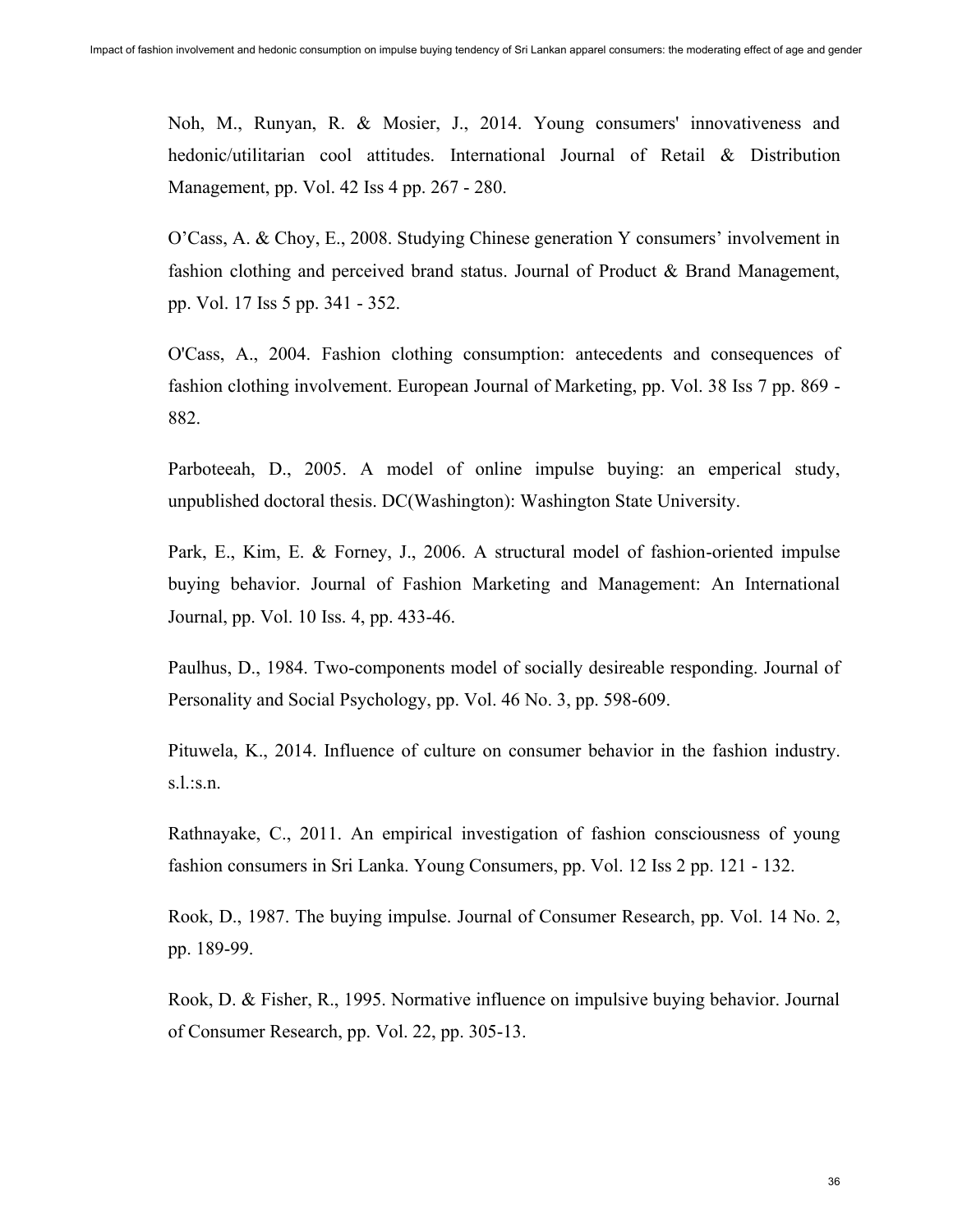Sandy, D. & Minjeong, K., 2010. Cues on apparel web sites that trigger impulse purchases. Journal of Fashion Marketing and Management: An International Journal, pp. Vol. 14 Iss 2 pp. 230 - 246.

Stern, H., 1962. The significance of impulse buying today. Journal of Marketing, pp. Vol. 26 No. 2, pp. 59-62.

Thomas, J. & Peters, C., 2009. Silver seniors: exploring the self-concept, lifestyles, and apparel consumption of women over age 65. nternational Journal of Retail and Distribution Management, pp. Vol. 37 No. 12, pp. 1018-40..

Thompson, C., Locander, W. B. & Pollio, H., 1990. The lived mening of free choice: an existentialist- phenomenological description of everyday consumer experiences of contemporary married women. Journl of Consumer Research, p. Vol. 17.

Tifferet, S. & Herstein, R., 2012. Gender differences in brand commitment, impulse buying, and hedonic consumption. Journal of Product & Brand Management, pp. Vol. 21 Iss 3 pp. 176 - 182.

Verplaken, B. & Herabadi, A., 2001. Individual differences in impulse buying tendency: feeling and no thinking. European Journal of Personality, pp. Vol. 15 No. 1, pp. 71-83.

Verplanken, B. & Sato, A., 2011. The psychology of impulse buying : an integrative self regulation approach. Journal of Consumer Policy, pp. Vol. 34 No. 2, pp 197 - 210.

Vieira, V., 2009. An extended theoretical model of fashion clothing involvement. Journal of Fashion Marketing and Management: An International Journal, pp. Vol. 13 Iss 2 pp. 179 - 200.

Weun, S., Jones, M. & Beatty , S., 1997. the development and validation of the impulse buying tendency scale. Psychological Reports, pp. Vol. 82, pp. 123-33.

Wolman & Benjamin, 1973. Dictionary of Behavioral Science. New York: Van Nostrand Reinhold..